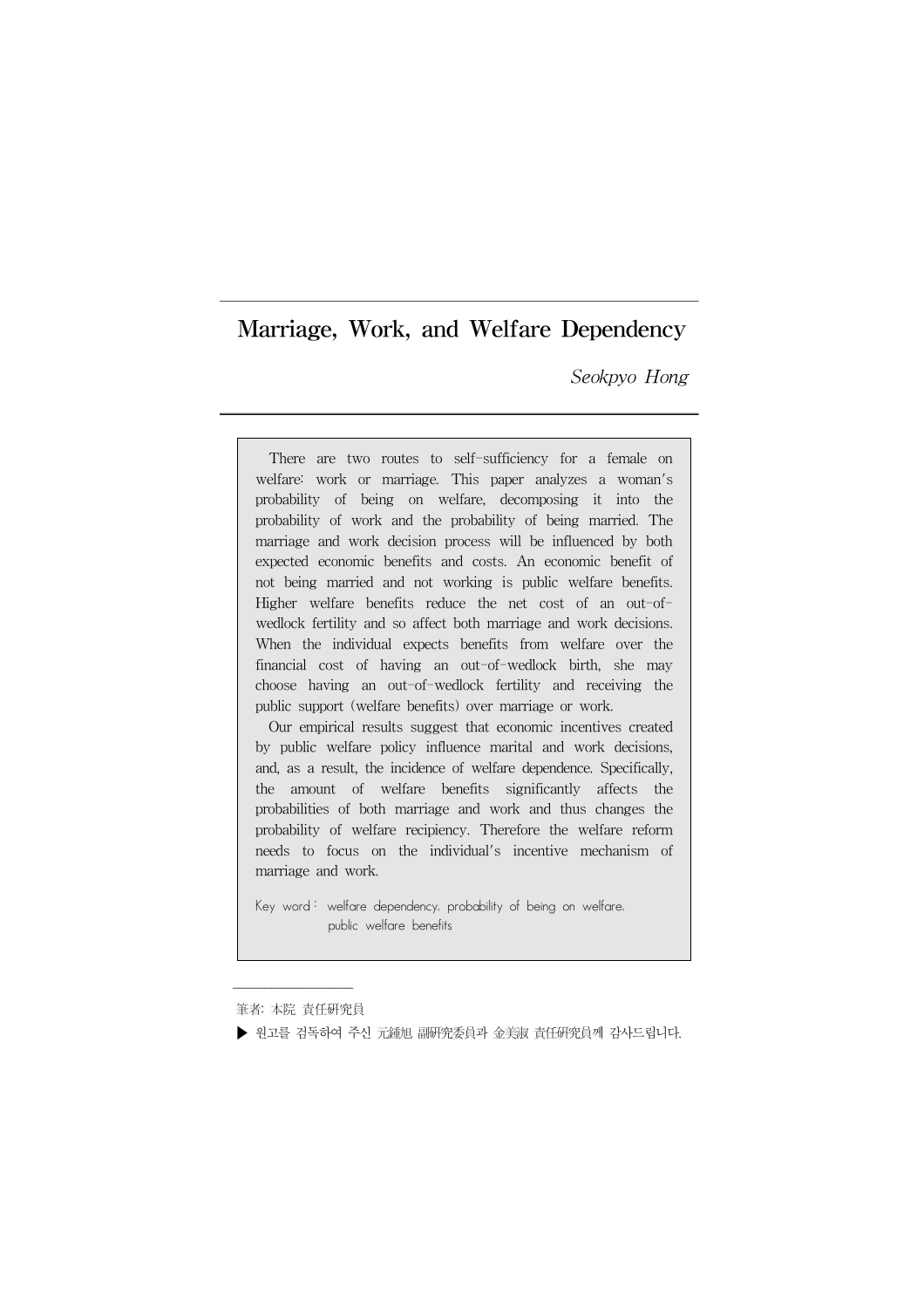# I. Introduction

After the United States declared War on Poverty in the 1960s, the poverty rate declined from 22.2 percent in 1960 to 12.1 percent in 1969, remained between 11 and 13 percent for the entire 1970s, and then increased during the 1980s and the early 1990s (U.S. Bureau of the Census, 1995). In 1993, the poverty rate was 15.1 percent. The failure of the poverty rate to decline during the 1970s and its subsequent rise in the 1980s and early 1990s was mostly due to the growth of poor female-headed families.

The proportion of all families in the United States headed by women with children has increased in recent decades, increasing from 5.7 percent in 1970 to 11.6 percent in 1990. A large proportion of the female-headed families are poor, since female-headed families usually have lower income than husband-wife families. In 1990, the poverty rate for female-headed families with children under 18 years (44.5 percent) was approximately six times the rate for married-couple families with children under 18 years (7.8 percent), and more than twice the rate for such families headed by males (U.S. Bureau of the Census, 1991). The increase in number of female-headed families is, therefore, a cause of the feminization of poverty and the decline in the economic position of children.

A further concern has arisen over the growing number of female heads of family because they constitute the prime group eligible for welfare programs. In 1990, 68.6 percent of persons in female-headed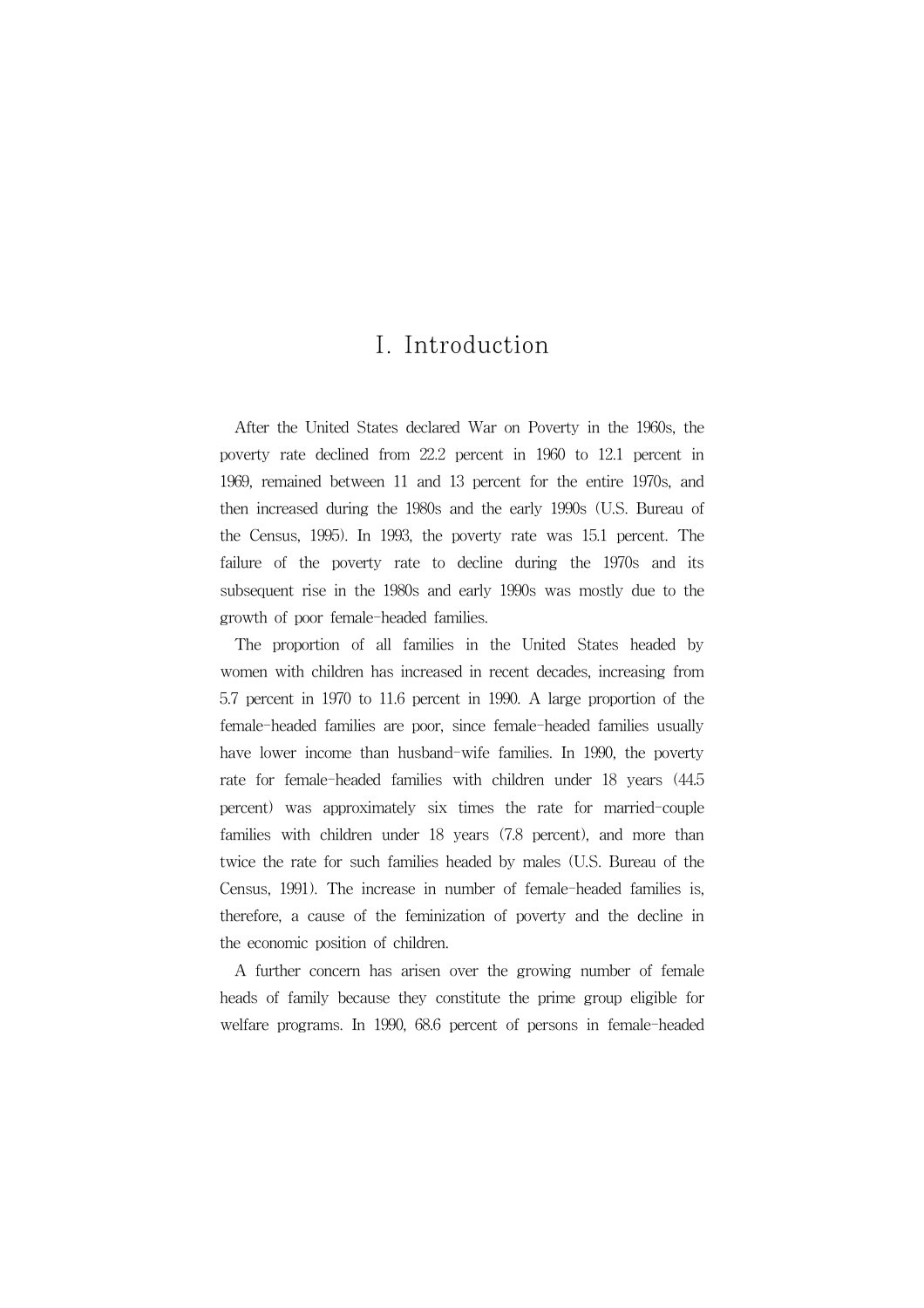families with children received some form of government assistance, and 94 percent of those below the poverty line received some form of public assistance, including both cash assistance and noncash assistance, such as food stamps, Medicaid, and public housing. More than two-thirds (69.5 percent) of persons in female-headed families with children under 18 years and who lived below the poverty line received AFDC (Aid to Families with Dependent Children, the best known cash transfer welfare program in the United States) in 1990 (U.S. Bureau of the Census, 1991).

Over the past three decades the number of families headed by a single mother has grown enormously. As the number of families headed by a single mother has increased, so has the Aid to Families with Dependent Children (AFDC) program. Between 1965 and 1990, AFDC population grew more than 300 percent and government spending on AFDC benefits more than tripled in a real term. With the increase in illegitimate birth rates and the high rate of divorce, the size of the female-headed population will continue to grow, increasing the incidence of welfare dependence.

There are just two routes to self-sufficiency for a female from welfare dependence-marriage or work. This paper analyzes a woman's probability of being on welfare, decomposing it into the probability of being married (marriageability) and the probability of work (workability).

The previous AFDC participation studies based on female heads with dependent children posit that a female participates in the AFDC program if participation increases her utility (Barr and Hall 1981; Hutchens 1981; Bane and Ellwood 1983; Moffitt 1983; O Neill, Bassi and Hannan 1984; Robin 1986; Blank 1989a; Blank 1989b; Fitzgerald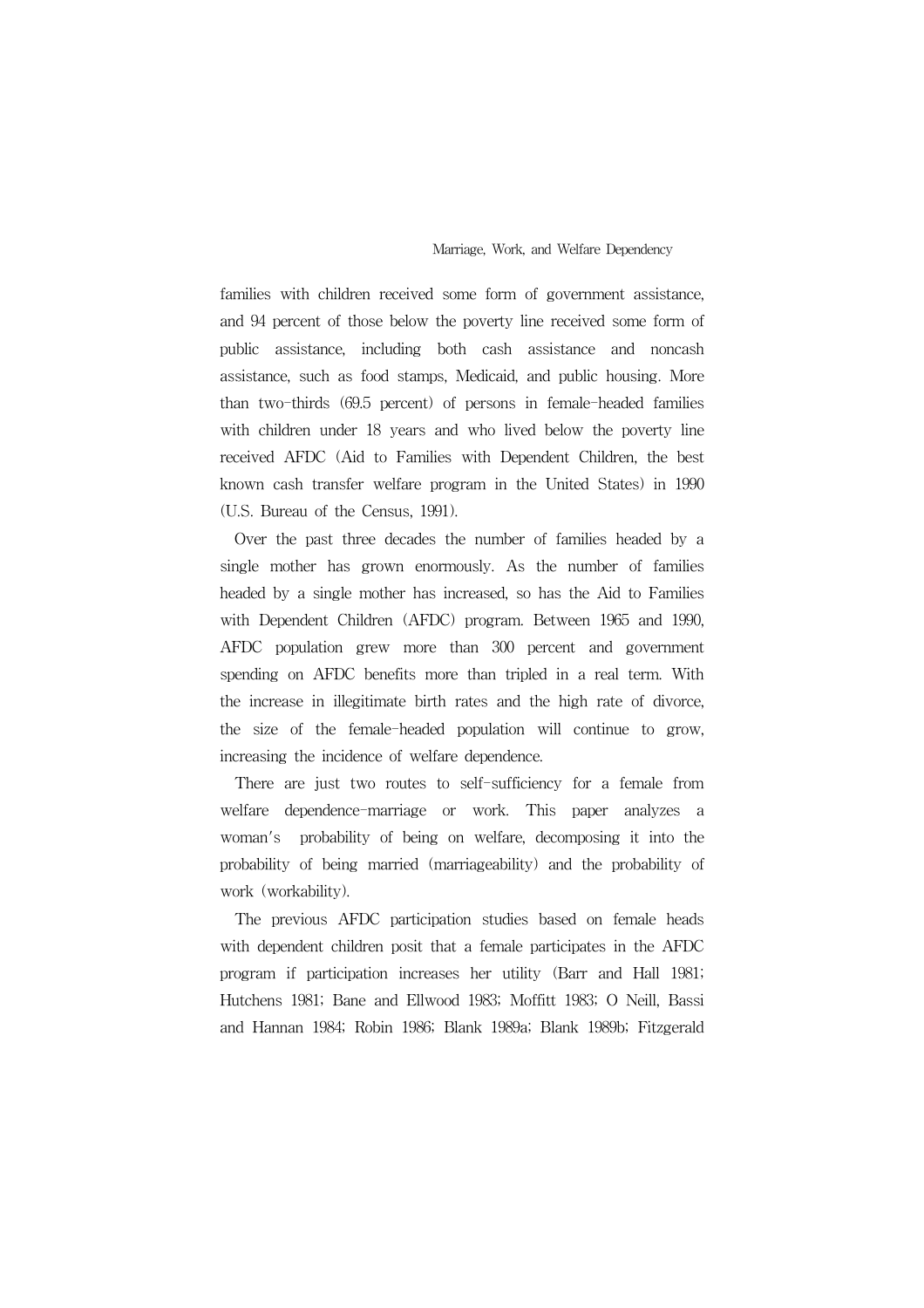1991). However, the previous welfare participation studies overlook the joint endogenity of a female's marriage and work decisions. The marriage and work decision process will be influenced by both expected economic benefits and costs. An economic benefit of not being married and not working is public welfare benefits. Higher welfare benefits reduce the net cost of an out-of-wedlock fertility and so affect both marriage and work decisions. When the individual expects benefits from welfare over the financial cost of having an out-of-wedlock birth, she may choose having an out-of-wedlock fertility and receiving the public support (AFDC benefits) over marriage or work.

Unlike other welfare participation studies, the analysis in this paper is based on data not only female heads with dependent children but all women who are aged between 16 and 60, since marriage, work, and fertility decisions are influenced by economic benefits and costs. An empirical model is developed to analyze the influence of the economic benefits and costs to marriage and work decisions created by public welfare policy. A probit model is used to estimate the determinants of each outcome. The model is estimated using data from the Michigan Panel Study of Income Dynamics (PSID) between 1975 and 1987. By using an empirical model, we analyze the effectiveness of public welfare policy on marital and work decisions during the sample period.

This paper is organized as follows: section II presents the empirical model to be estimated and discusses the data used in estimation, section III presents the empirical results, and section IV concludes.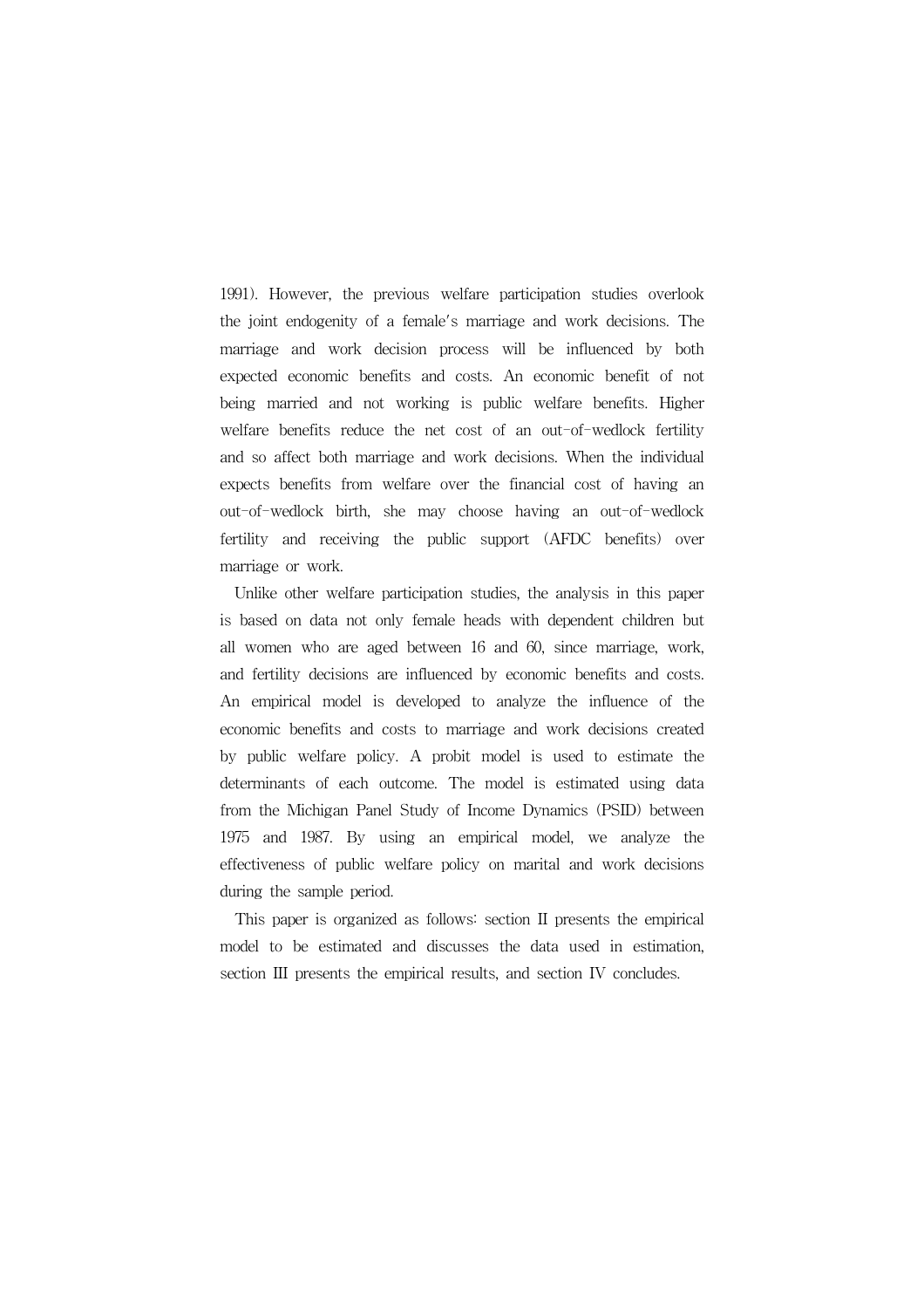# Ⅱ. A Model of the AFDC Recipiency

## 1. Model Specification

A female qualifies for the AFDC program when she is not married and does not work.

#### We define

| Q (qualification for AFDC Recipiency) = 1 if qualifies for AFDC |             |                          |  |             |  |
|-----------------------------------------------------------------|-------------|--------------------------|--|-------------|--|
|                                                                 |             |                          |  | benefits    |  |
|                                                                 |             |                          |  | 0 otherwise |  |
| M (marital Status) = $1$ if married                             |             |                          |  |             |  |
|                                                                 | 0 otherwise |                          |  |             |  |
| W (work status) = 1 if labor income is larger than state AFDC   |             |                          |  |             |  |
|                                                                 |             | maximum guarantee amount |  |             |  |
|                                                                 | 0 otherwise |                          |  |             |  |

Then the probability of qualified for AFDC Recipiency,  $P(Q=1)$ , can be expressed as the following joint event probability:

(1) 
$$
P(Q=1) = P(M=0) \cap W=0
$$
  
=  $P(M=0) \times P(W=0 | M=0)$ 

Some individuals in the low-income population who are eligible for income-tested welfare (AFDC) benefits might not apply for AFDC benefits. This behavior of some females in the low-income population may result from welfare stigma. Since income-tested AFDC program participation stigmatizes the recipient, the stigma effect labels the individual who declares herself poor in order to receive benefits as a deviant from society's norms and values. The reverse of the stigma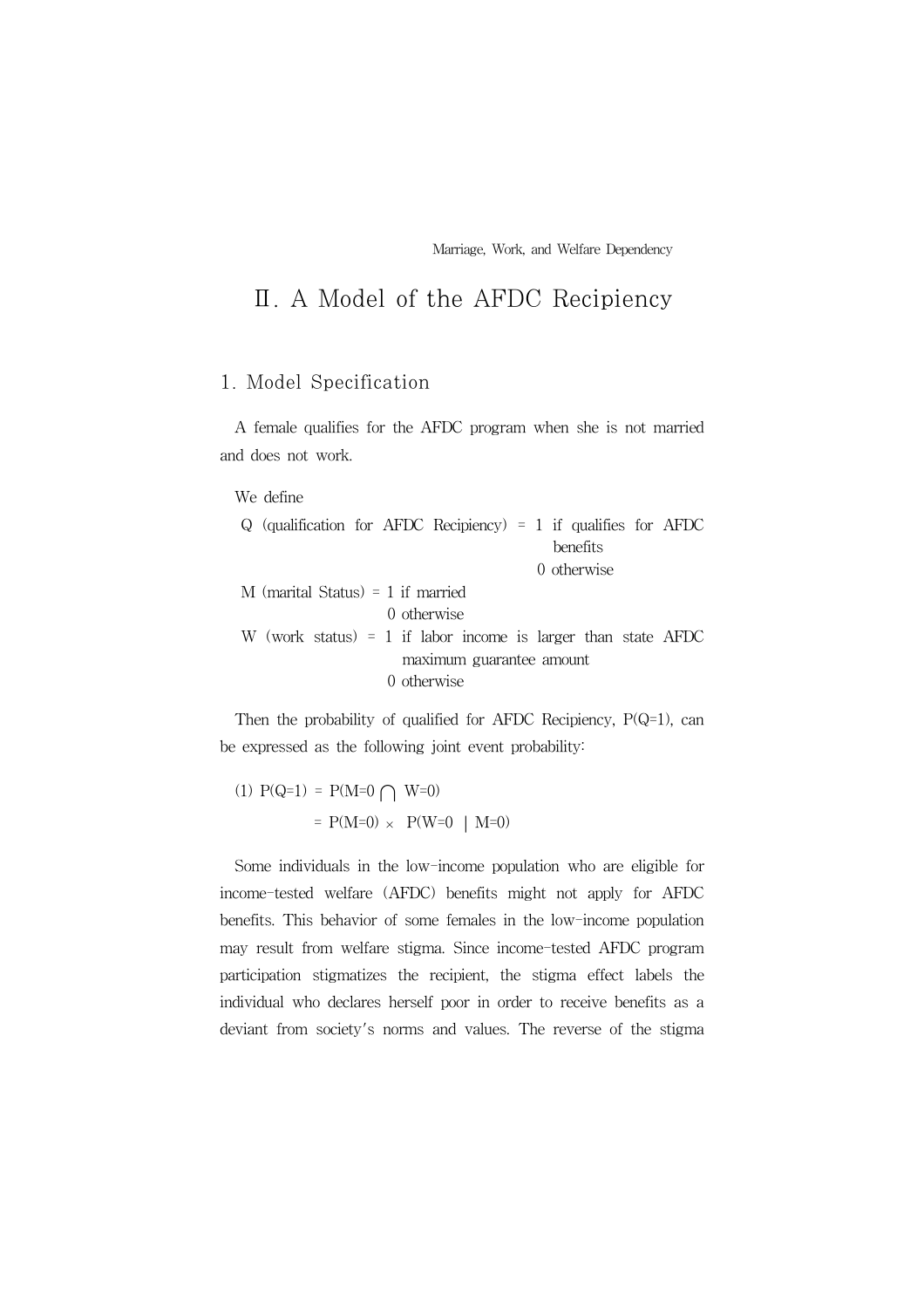effect is the probability of AFDC participation among the AFDC eligible population,  $P(A=1 | M=0, W=0)$ . Therefore, the probability of AFDC Recipiency, P(AFDC=1), is:

(2) 
$$
P(AFDC=1) = P(Q=1) \times P(A=1 | M=0, W=0)
$$
  
=  $P(M=0) \times P(W=0 | M=0) \times P(A=1 | M=0, W=0)$ 

#### 2. Estimation Procedure

#### A. Bivariate Probit Model of Marriage and Work

According to female labor participation studies, there is a strong correlation between female labor force participation decisions and marital status decisions. Many empirical studies show that marital status decisions depend on various characteristics of the female which also affect her labor supply decision. According to Becker's (1981) theory of marriage, marital gains can be derived from the specialization of labor within the household. Net gains from marital union and marital status decisions depend on a woman's ability to work (workability). If women with low workability have larger net gains from marriage than women with high workability, then women with low workability opt to choose a married state. Therefore, a woman with low workability will choose to supply less market labor than a high workability woman and choose the married state since these will increase the economic value of marriage through the specialization of labor within family.

Since a female's marital decision affects her work decision and vice versa, the estimates of univariate probit models of marriage and work would not be efficient. Therefore, a bivariate probit model is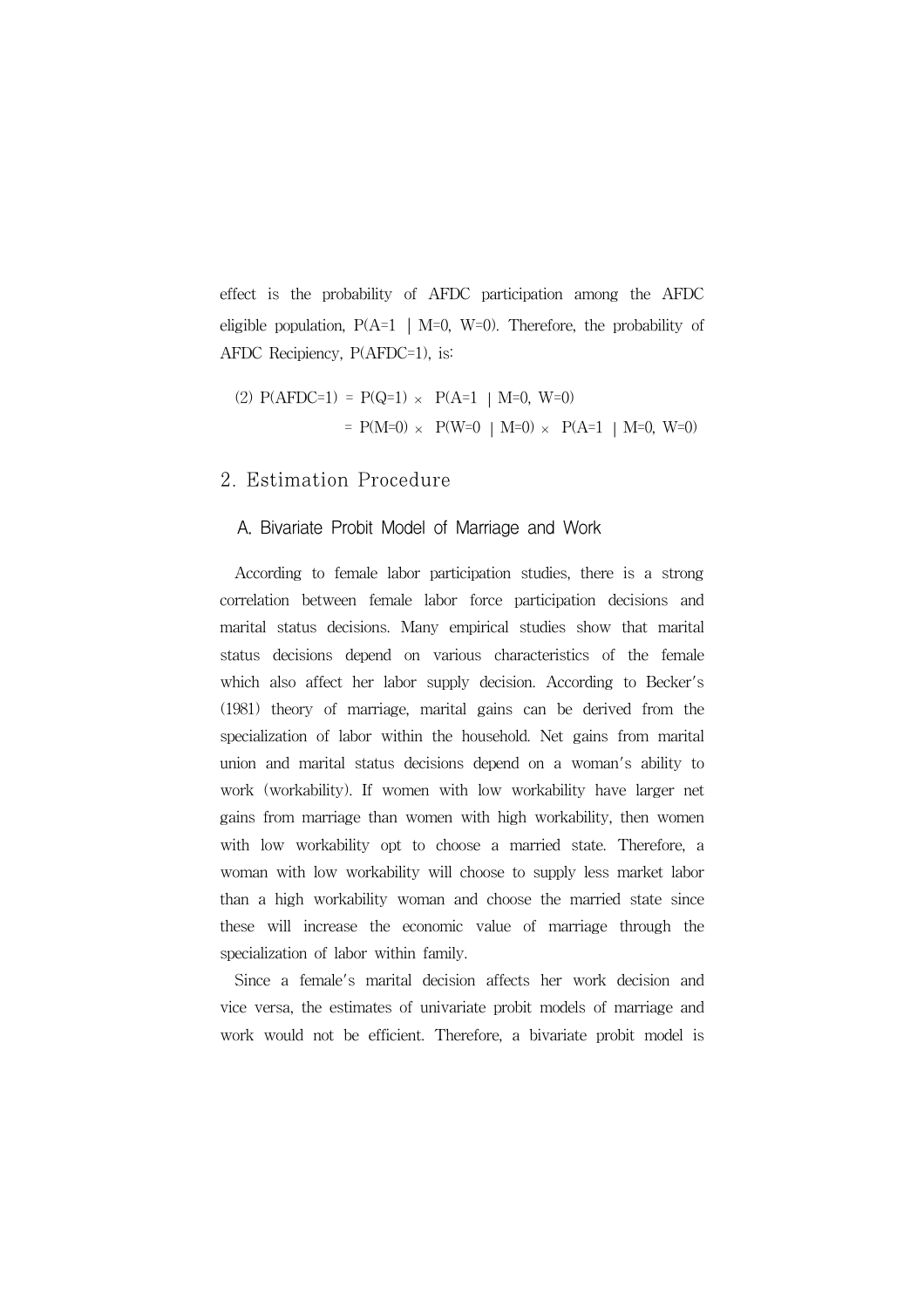used to estimate the joint probability of marriage and work.

The bivariate probability model of marriage and work, P(M, W), is as follows:

- (3)  $M = Y_m^{*z} \beta_m' X_m + u_m$ ,  $M = 1$  if  $Y_m^* > 0$ , 0 otherwise,
- (4) W  $\equiv Y_w^* = \beta_w' X_w + u_w$ , W = 1 if  $Y_w^* > 0$ , 0 otherwise,
- (5)  $E[u_m] = E[u_w] = 0$ ,
- (6)  $Var[u_m] = Var[u_w] = 1$ ,
- (7) Cov[u<sub>m</sub>, u<sub>w</sub>] =  $\rho$

where  $\rho$  (rho) is the correlation coefficient and  $\beta_m$  is the parameter vector of the marriage equation,  $X_m$  is a vector of variables determining the marriage decision, and  $u_m$  is a random error term of the marriage equation, while  $\beta_w$  is the parameter vector of the work equation,  $X_w$  is a vector of variables determining the work decision, and  $u_w$  is a random error term of the work equation.

Let  $M_i$  and  $W_i$  be binary variables having a joint probability density

(8)  $P_{mw}(i) = P(M_i=m, W_i=w)$ , (m, w=0, 1; i=the observation index)

The bivariate probit model of probabilities of marriage and work are given by (Morimune, 1979):

(9)  $P_{11}(i) = \boldsymbol{\varphi}_o$  ( $\beta_m' X_{mi}$ ,  $\beta_w' X_{wi}$ ),  $P_{11}(i) + P_{10}(i) = \phi$  ( $\beta_m' X_{mi}$ ),  $P_{11}(i) + P_{10}(i) = \phi \left( \beta_{w}^{\prime} X_{wi} \right)$ 

where  $\boldsymbol{\varphi}_{\rho}$  is the cumulative bivariate normal distribution function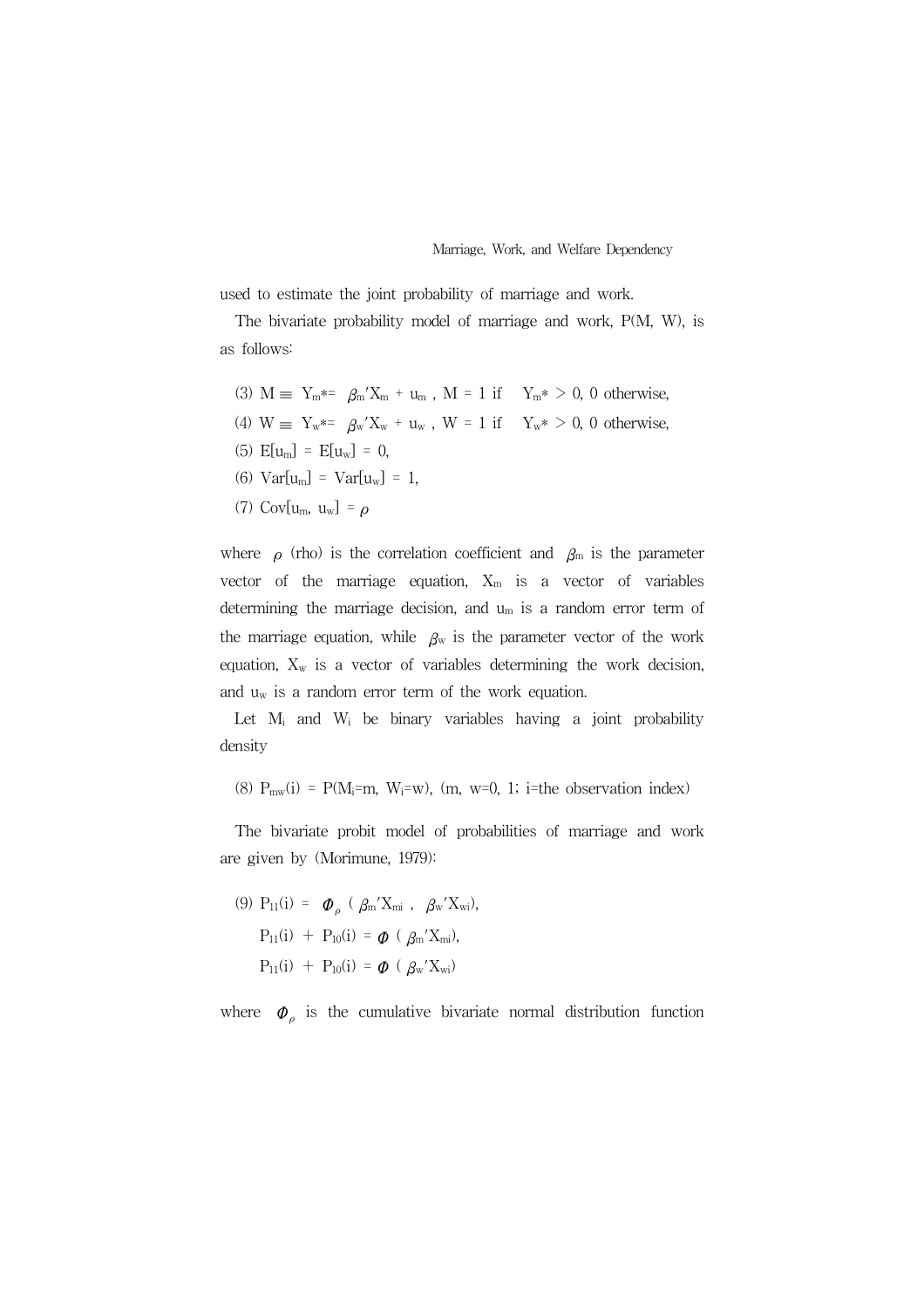with zero means, unit variances, and correlation coefficient  $\rho$  , and  $\Phi$  is the standard normal distribution function.

The probability of marriage,  $P(M=1)$ , is specified as:

(10) 
$$
P(M=1) = Pr\{(\ \beta_m' X_m + u_m) > 0\}
$$

The probability of not being in marriage, P(M=0), is

(11) 
$$
P(M=0) = 1 - P(M=1)
$$
  
= 1 -  $Pr(u_m > - \beta_m' X_m)$   
=  $Pr(u_m < - \beta_m' X_m)$ 

If the cumulative distribution of  $u_m$  is the normal, we have the probit model. Then the probability of not being in marriage is:

(12) 
$$
P(M=0) = \phi(-\beta_m'X_m)
$$

The probability of work, P(W=1), is as follows:

(13) 
$$
P(W=1) = Pr\{(\ \beta_w' X_w + u_w) > 0\}
$$

The bivariate conditional probability of not work, given not being married, is expressed as

$$
(14) P(W=0 | M=0) = P(M=0, W=0) / P(M=0)
$$

The bivariate probability of not being married and not working,  $P(M=0, W=0)$ , is

$$
(15) P(M=0, W=0) = 1 - P(M=1, W=1) - P(M=1, W=0) - P(M=0, W=1)
$$

Then the bivariate probit model of not being married and not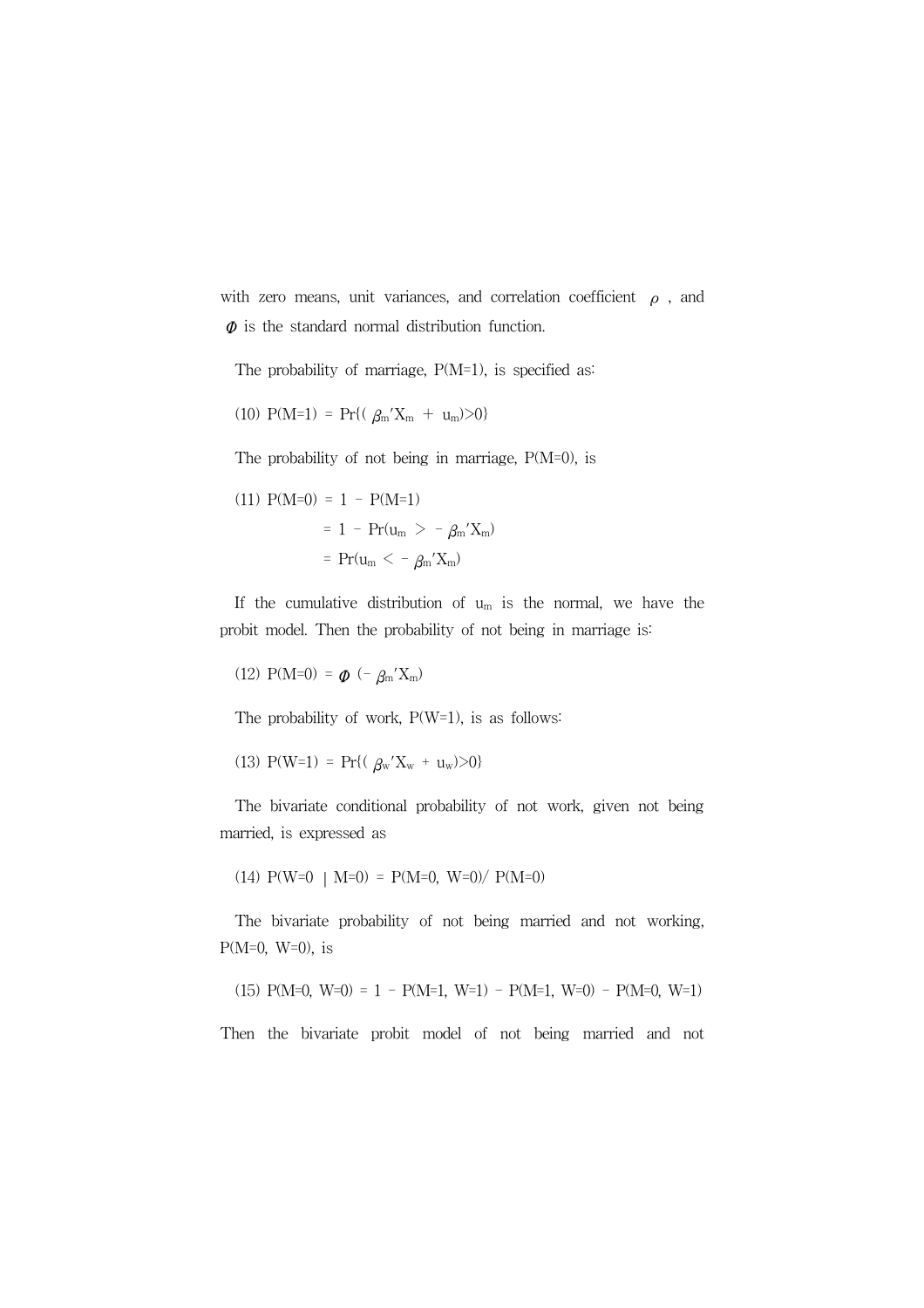working is

(16) P(M=0, W=0) =  $\phi_{\rho}$  ( $\beta$ m'X<sub>m</sub>,  $\beta$ w'X<sub>w</sub>)

The conditional probability of not working, given not being married, P(W=0 ∣ M=0), can be expressed as follows:

(17) 
$$
P(W=0 | M=0) = \mathbf{\Phi}_{\rho} (\beta_m' X_{mi}, \beta_w' X_{wi}) / \mathbf{\Phi} (\beta_m' X_m)
$$

Estimating the model requires the maximum likelihood method (Schmit and Strauss, 1975). If we define

(18)  $\Phi_{\text{mw}} = \{i \mid M_i = m, W_i = w\}$  (m, w=0, 1; i=the observation index)

then the likelihood function is

(19) L = 
$$
\prod_{i=1}^{N} \prod_{m=0}^{1} \prod_{w=0}^{1} \prod_{i \in \mathcal{J}_{mw}} P(M_i = m, W_i = w)
$$

where N is the number of individuals in the sample.

Maximum likelihood estimates of m and w can be obtained by the maximization of (19).

B. Univariate Probit Model of AFDC Participation

We define

A (participation for the AFDC benefits among the AFDC eligible population)

= 1 if participate in the AFDC program

0 otherwise

Then the probability of AFDC participation among the AFDC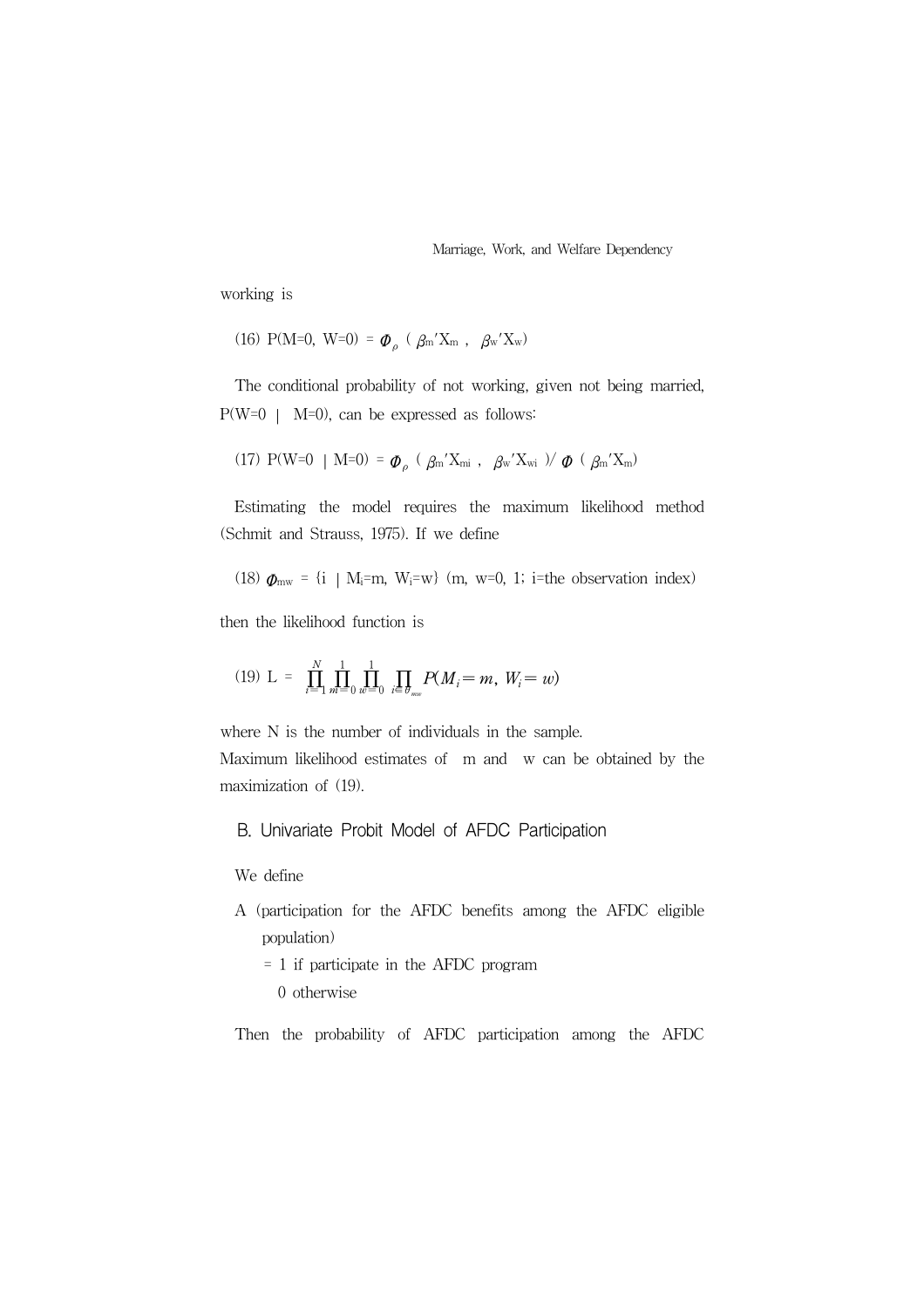eligible population,  $P(A=1 | M=0, W=0)$ , is specified as follows:

(20) 
$$
P(A=1 | M=0, W=0) = Pr(u_a \leq \beta_a' X_a)
$$
,

where a is the parameter vector of the AFDC participation equation, Xa is a vector of variables determining the AFDC participation equation, and ua is a random error term of the AFDC participation equation. When ua has a normal distribution, then the probability of AFDC participation among the AFDC eligible population is:

(21) P(A=1 | M=0, W=0) =  $\phi$  (  $\beta$ <sub>a</sub>'X<sub>a</sub>).

### C. Estimation of the Probability of AFDC Recipiency

By using the bivariate probit model, equations (12) and (17) are estimated. Equation (21) is estimated using the univariate probit model. The procedure used in the estimation is the maximum likelihood method. The likelihood function of marriage and work is shown in equation (19). The likelihood function of AFDC participation among the AFDC eligible sample equation is as follows:

(22) 
$$
L = \prod_{i=1}^{N} [F(\beta_a' X_{ai})]^{A_i} [1 - F(\beta_a' X_{ai}]^{1 - A_i},
$$

where  $F$  is the cumulative distribution function for  $u_a$ .

For each year, with the sample period from 1975 to 1987, equations were estimated by using the probit procedure in LIMDEP statistical software. Given estimates  $\beta_m^{\hat{}}$ ,  $\beta_w^{\hat{}}$ ,  $\beta_a^{\hat{}}$ , the estimate of probability of AFDC recipiency for a woman with characteristics  $X_m$ ,  $X_w$  and  $X_a$ is estimated by: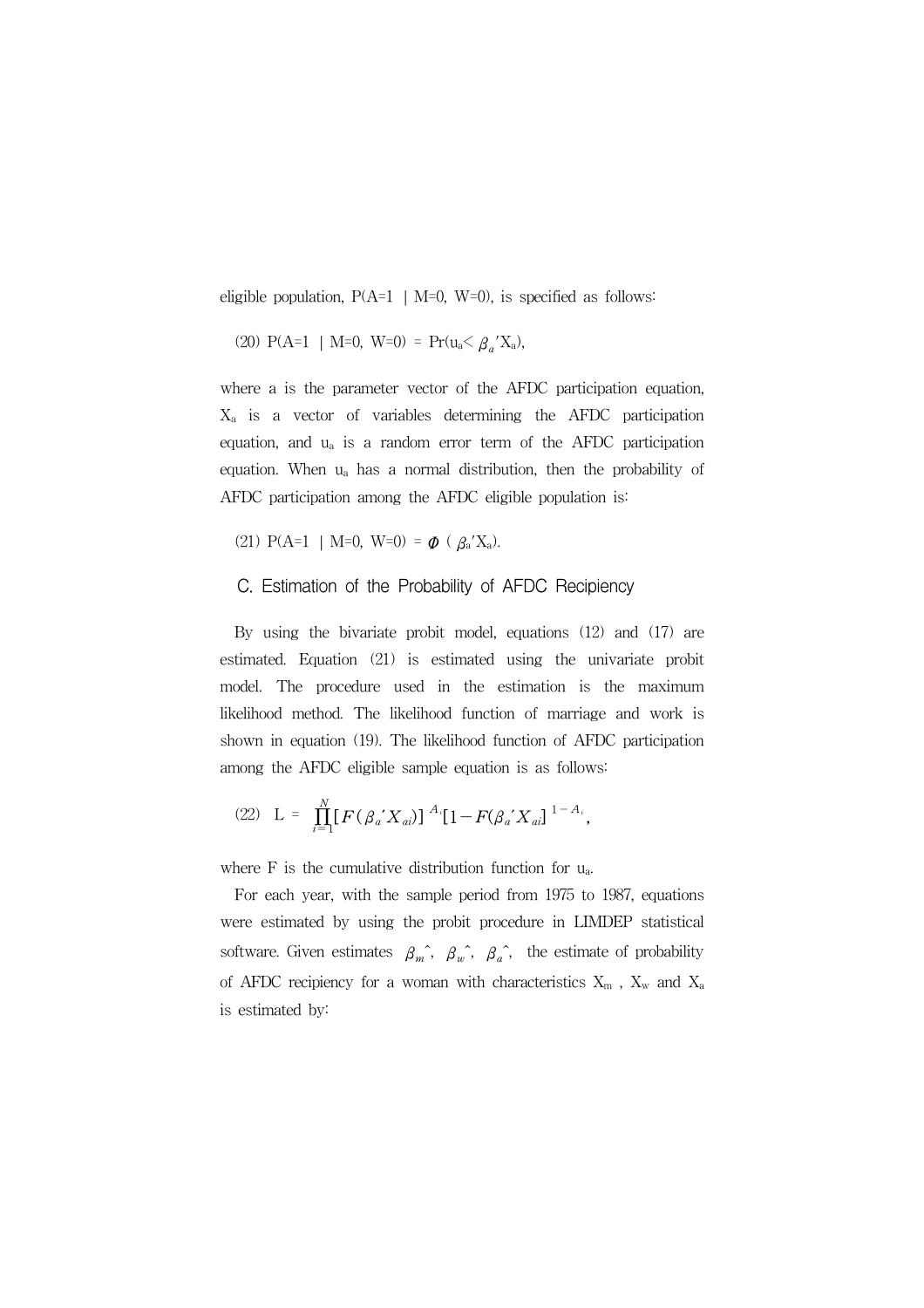(23) 
$$
P^{\wedge}(\text{AFDC=1}) = P^{\wedge}(\text{M=0} \cap W=0) \times P^{\wedge}(\text{A=1} | \text{M=0}, W=0),
$$
  
=  $P^{\wedge}(\text{M=0}) \times P^{\wedge}(\text{W=0} | \text{M=0}) \times P^{\wedge}(\text{A=1} | \text{M=0}, W=0)$ 

Assume  $P^{\wedge}(A=1 \mid M=0, W=0)$  is equal to  $P^{\wedge}(A=1)$ , then equation (23) can be rewritten as

(24) 
$$
P^*(AFDC=1) = P^*(M=0) \times P^*(W=0 | M=0) \times P^*(A=1)
$$
  
=  $P^*(W=0) \times P^*(M=0 | W=0) \times P^*(A=1)$ 

where  $P^{\wedge}(M=0) = \phi(- \beta_m^{\wedge} X_m), \qquad P^{\wedge}(W=0) = \phi(- \beta_w^{\wedge} X_w),$  $P^{\uparrow}(W=0 | M=0) = \phi_{\rho}(- \beta_m^{\uparrow \prime} X_m, - \beta_w^{\uparrow \prime} X_w) / \phi(- \beta_m^{\uparrow \prime} X_m),$ P^(M=0 | W=0) =  $\phi_{\rho}(- \beta_m^{\text{''}}X_m, - \beta_w^{\text{''}}X_w)$  /  $\phi(- \beta_w^{\text{''}}X_w)$ ,  $P^{\wedge}(A=1) = \phi(-\beta_a^{\wedge'}X_a)$ 

## 3. Data and Variable Specification

The samples used in this research are from the Michigan Panel Study of Income Dynamics (PSID). The PSID started in 1968 with a sample of approximately five thousand households, which included a sample that was representative of all households in 1968 and a supplementary low-income sample. Household heads were interviewed annually to obtain detailed information on economic and demographic characteristics and on each member's prior year's earnings and labor force behavior. The analysis in this paper is based on the data on all women aged between 16 and 60. The PSID does not provide information on important variables such as income and work experience for women who are below 16 years old. Since the PSID provides some detailed information only after 1974, the sample period is limited to the period between 1975 and 1987.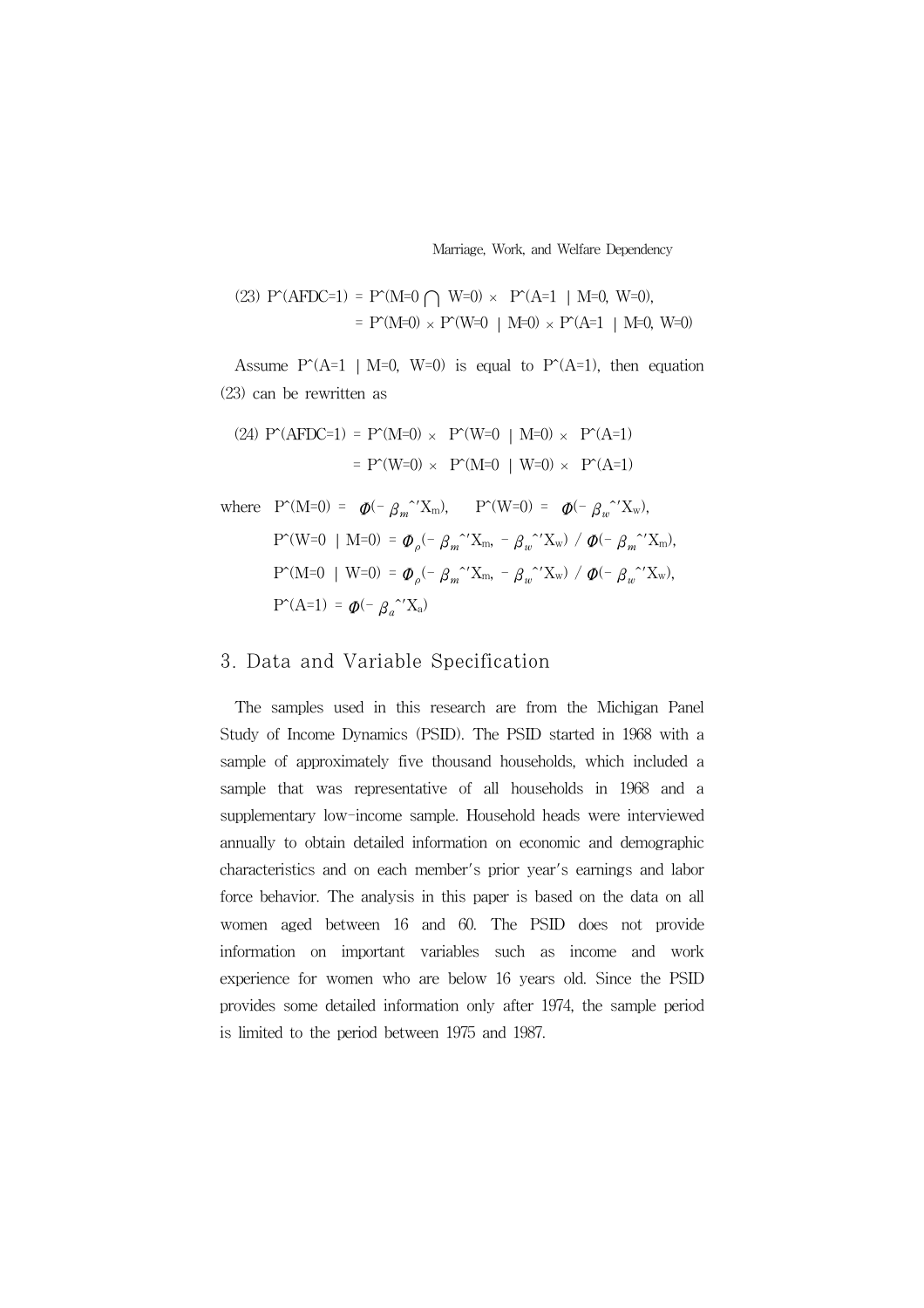Each year we estimate a bivariate probit model of marriage and work using PSID female sample and a univariate probit model of AFDC participation among the AFDC eligible sample. Independent variables of the probit models consist of public welfare policy variables and personal characteristic variables which influence the individual woman's choice regarding marriage, work, and AFDC participation. Table 1 and Table 2 present variable definitions and expected signs of the variable used in the analysis respectively.

Table 1. Definitions of the Variables Used in the Analysis

| Variables                                                           | Definitions                                                                                                                                                                                                                                                                                   |
|---------------------------------------------------------------------|-----------------------------------------------------------------------------------------------------------------------------------------------------------------------------------------------------------------------------------------------------------------------------------------------|
| М<br>W<br>AFDC<br>AGE<br>AGESQ                                      | · equals 1 if married, 0 if otherwise<br>• equals 1 if labor income is larger than state AFDC maximum<br>guaranteed amount and 0 if otherwise<br>• equals 1 if the individual receives AFDC benefits, 0 if otherwise<br>• age of the individual<br>• age times age                            |
| <b>CITYSIZE</b><br>KID<br>ED<br>BLACK<br>UR<br>OTINCOME             | • population size of largest city in county of residence<br>• number of children<br>• equals 1 if 12 years of education or above and 0 if otherwise<br>• equals 1 if black and 0 if otherwise<br>• county unemployment rate<br>• family income minus the individual's labor income (husband's |
| <b>GUARANTEE</b><br><b>NLINCOME</b><br><b>CATHOLIC</b><br>ONEPARENT | income is included for the married)<br>• maximum guaranteed amount of AFDC cash benefits by the state<br>• the individual's own nonlabor income<br>• equals 1 if Roman Catholic and 0 if otherwise<br>• equals 1 if not lived with both parents while growing up and<br>0 if otherwise        |
| A                                                                   | • equals 1 if the individual who is eligible for AFDC<br>participates in AFDC, 0 if otherwise                                                                                                                                                                                                 |

Note : All dollar figures are expressed in 1983 dollars.

Sources: GUARANTEE-Social Security Bulletin, Annual Statistical Supplement  $(1976 \sim 1987)$ .

All other data from the PSID.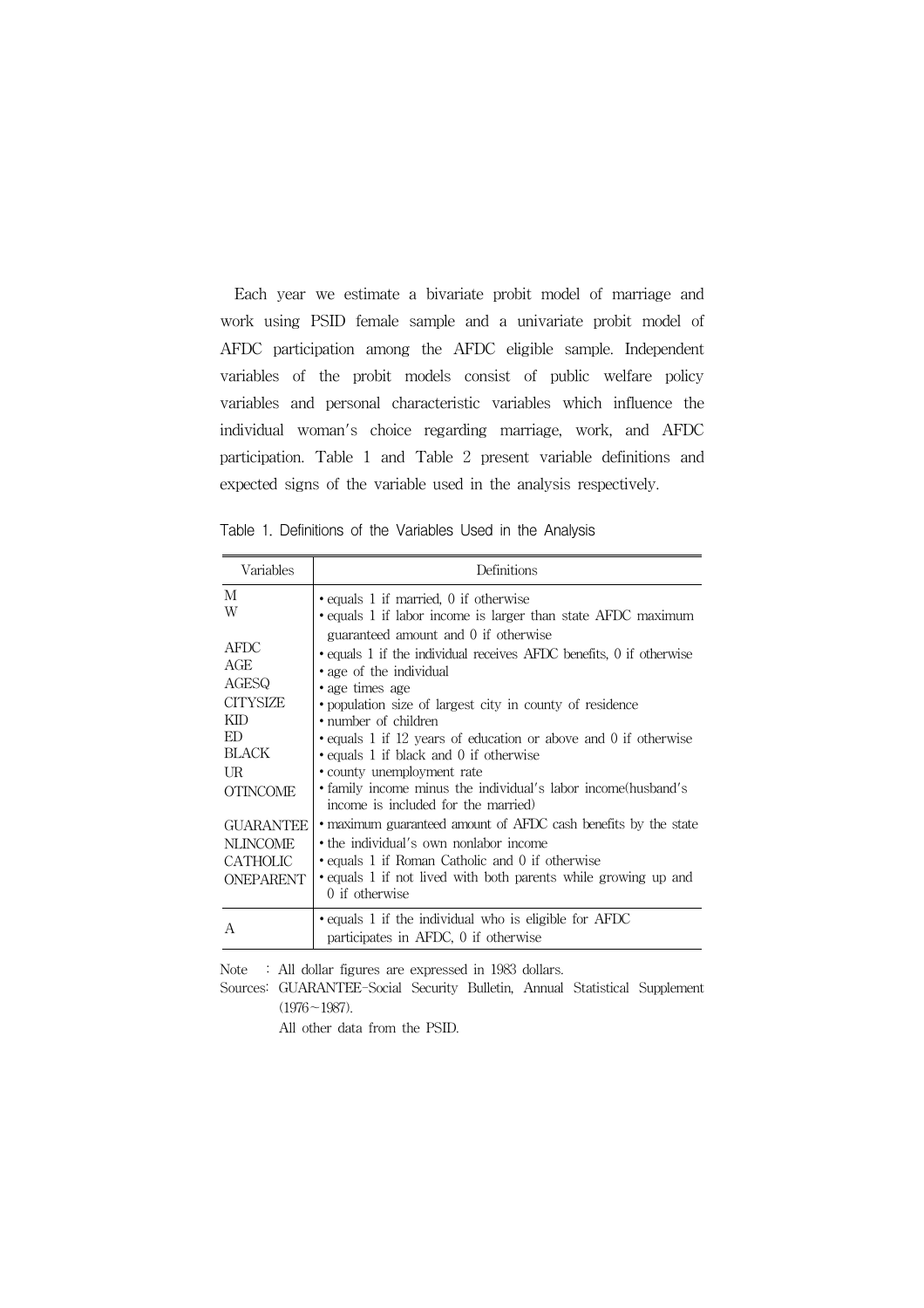| Probability of<br>Variable | Probability of<br>Marriage | Probability of<br>Work | Probability of<br><b>AFDC</b> Participation |
|----------------------------|----------------------------|------------------------|---------------------------------------------|
| AGE                        | $+$                        | $+$                    | 9                                           |
| AGESQ                      |                            |                        |                                             |
| <b>CITYSIZE</b>            |                            | $+$                    | n/a                                         |
| ED                         | $+$                        | $+$                    |                                             |
| <b>BLACK</b>               |                            | $\mathcal{P}$          | $+$                                         |
| <b>NLINCOME</b>            |                            | n/a                    |                                             |
| <b>OTINCOME</b>            | n/a                        |                        | n/a                                         |
| <b>GUARANTEE</b>           |                            |                        | $+$                                         |
| <b>CATHOLIC</b>            | $+$                        | n/a                    | n/a                                         |
| KID                        | n/a                        |                        | n/a                                         |
| UR                         | n/a                        |                        | n/a                                         |
| ONEPARENT                  |                            | n/a                    | n/a                                         |

Table 2. Expected Signs of the Variables Used in the Analysis

Note: n/a=not available

# Ⅲ. Empirical Results

## 1. Model Estimates

### A. Marriage Equation

Table 3 presents parameter estimates from the bivariate probit model of marriage. The variables age (AGE) and age squared (AGESQ) have significant impacts on the probability of marriage. The coefficients for age and age squared suggest that age has at first a positive and then a negative effect on the probability of marriage. Residence in a large population area has a significant negative effect on the probability of marriage, as expected.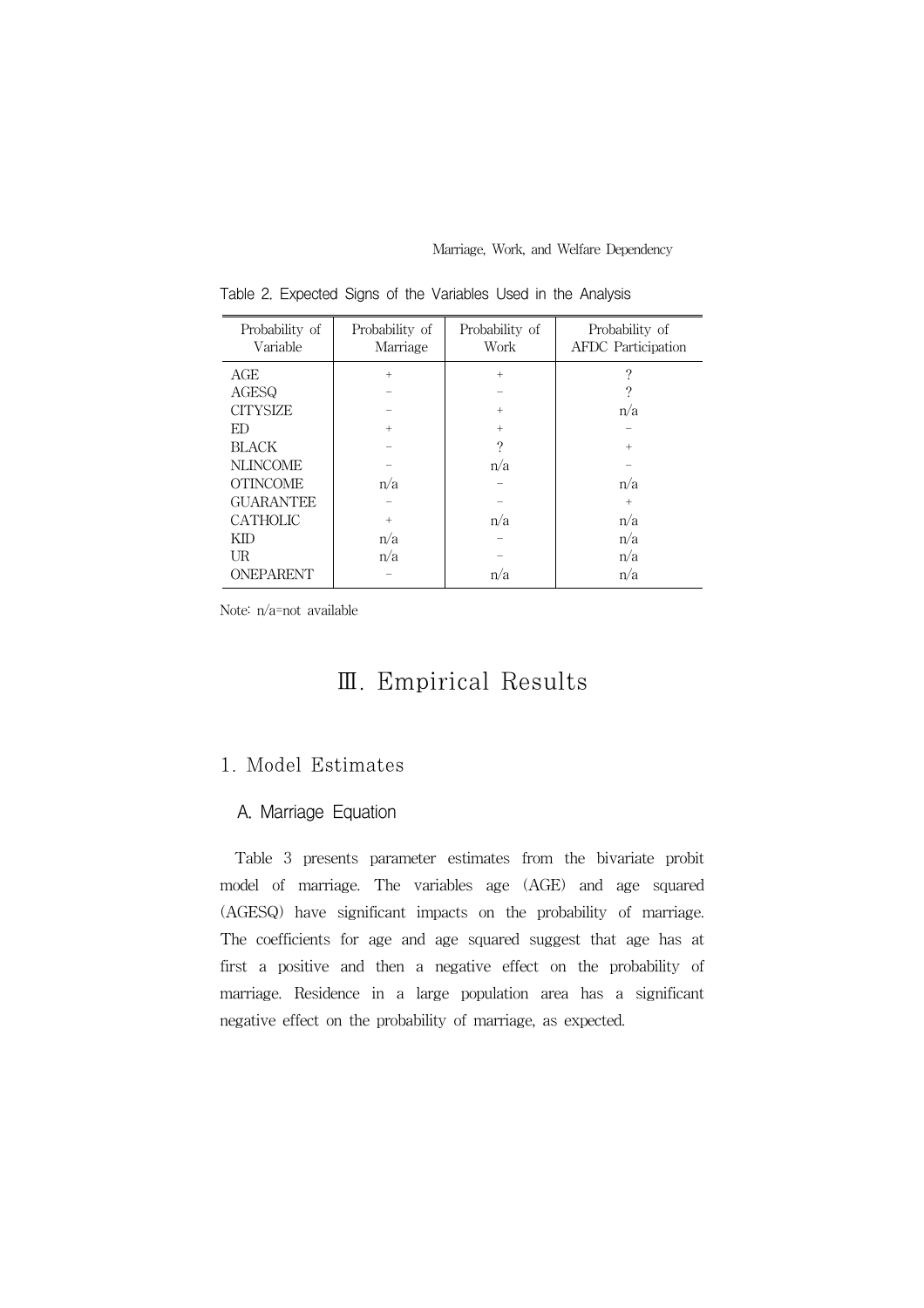|                                      | Year                        |                                |                      |                               |                      |                                |  |
|--------------------------------------|-----------------------------|--------------------------------|----------------------|-------------------------------|----------------------|--------------------------------|--|
| Variagle                             | 1975                        |                                | 1976                 |                               | 1977                 |                                |  |
|                                      | M                           | W                              | M                    | W                             | M                    | W                              |  |
| <b>CONSTANT</b>                      | $-0.181$                    | $-1.123$                       | $-0.514$             | $-1.055$                      | $-0.967$             | $-1.379$                       |  |
|                                      | $(-0.582)$                  | $(-3.531)**$                   | $(-1.697)$           | $(-3.426)$ **                 | $(-3.052)**$         | $(-4.326)$ **                  |  |
| AGE                                  | $0.88E - 01$<br>$(5.263)**$ | $0.93E - 01$<br>$(5.380)**$    | 0.104<br>$(6.476)**$ | $0.86E - 01$<br>$(5.102)**$   | 0.123<br>$(7.187)**$ | 0.104<br>$(5.984)**$           |  |
| AGESQ                                | $-0.11E - 02$               | $-0.12E - 02$                  | $-0.13E - 02$        | $-0.11E - 02$                 | $-0.15E - 02$        | $-0.13E - 02$                  |  |
|                                      | $(-5.361)**$                | $(-5.379)**$                   | $(-6.393)**$         | $(-5.145)**$                  | $(-7.067)**$         | $(-6.234)**$                   |  |
| <b>CITYSIZE</b>                      | $-0.47E - 06$               | $0.10E - 06$                   | $-0.42E - 06$        | $0.12E - 06$                  | $-0.38E - 06$        | $0.13E - 06$                   |  |
|                                      | $(-6.995)**$                | (1.690)                        | $(-6.654)$ **        | $(2.219)**$                   | $(-5.358)**$         | $(2.102)*$                     |  |
| ED                                   | 0.144                       | 0.416                          | 0.211                | 0.352                         | 0.284                | 0.494                          |  |
|                                      | $(2.093)*$                  | $(6.457)**$                    | $(3.299)**$          | $(5.759)**$                   | $(4.268)**$          | $(7.741)**$                    |  |
| <b>BLACK</b>                         | $-0.782$                    | 0.135                          | $-0.801$             | 0.155                         | $-0.817$             | $0.39E - 01$                   |  |
|                                      | $(-11.732)**$               | $(2.139)*$                     | $(-12.823)**$        | (1.922)                       | $(-12.735)**$        | (0.628)                        |  |
| <b>KID</b>                           |                             | $-0.102$                       |                      | $-0.104$                      |                      | $-0.71E - 01$                  |  |
|                                      |                             | $(-9.769)**$                   |                      | $(-9.873)**$                  |                      | $(-6.664)$ **                  |  |
| UR                                   |                             | $-0.25E - 01$                  |                      | $-0.30E - 01$                 |                      | $-0.31E - 01$                  |  |
|                                      |                             | $(-2.776)$ **                  |                      | $(-3.369)**$                  |                      | $(-2.695)$ **                  |  |
| <b>NLINCOME</b>                      | $-0.21E - 0.3$              |                                | $-0.24E - 0.3$       |                               | $-0.26E - 0.3$       |                                |  |
|                                      | $(-23.176)**$               |                                | $(-29.518)**$        |                               | $(-25.143)**$        |                                |  |
| <b>OTINCOME</b>                      |                             | $-0.72E - 0.5$<br>$(-4.379)**$ |                      | $-0.66E - 05$<br>$(-4.493)**$ |                      | $-0.84E - 05$<br>$(-5.064)$ ** |  |
| <b>GUARANTEE</b>                     | $-0.42E - 04$               | $-0.13E - 0.3$                 | $-0.78E - 04$        | $-0.10E - 0.3$                | $-0.70E - 0.4$       | $-0.11E - 03$                  |  |
|                                      | $(-1.825)$                  | $(-6.110)**$                   | $(-3.328)**$         | $(-4.826)$ **                 | $(-3.245)**$         | $(-5.592)**$                   |  |
| <b>CATHOLIC</b>                      | $0.83E - 01$                |                                | $0.65E - 01$         |                               | $0.66E - 01$         |                                |  |
|                                      | (1.084)                     |                                | (0.882)              |                               | (0.863)              |                                |  |
| <b>ONEPARENT</b>                     | $-0.175$                    |                                | $-0.141$             |                               | $-0.135$             |                                |  |
|                                      | $(-2.702)$ **               |                                | $(-2.321)*$          |                               | $(-2.191)*$          |                                |  |
| $\rho^{1)}$                          | $-0.207$                    |                                | $-0.185$             |                               | $-0.201$             |                                |  |
|                                      | $(-5.129)$                  |                                | $(-4.897)$           |                               | $(-4.986)$           |                                |  |
| Log-Likelihood                       |                             | $-3083$                        | $-3399$              |                               | $-3110$              |                                |  |
| $\partial Pr(M=1)$                   | $-1.29E - 0.5$              |                                | $-2.54E - 05$        |                               | $-2.30E - 0.5$       |                                |  |
| / $\partial$ GUARANTEE <sup>2)</sup> |                             |                                |                      |                               |                      |                                |  |
| $\partial Pr(W=1)$                   |                             | $-5.13E - 0.5$                 |                      | $-4.15E - 0.5$                |                      | $-4.41E - 0.5$                 |  |
| / $\partial$ GUARANTEE <sup>3)</sup> |                             |                                |                      |                               |                      |                                |  |

Table 3. Bivariate Probit Estimates of the Probabilities of Marriage and Work

Notes: t-ratios are in parentheses.

- 1) correlation coefficients of bivariate probit model of marriage and work
- 2)  $\beta_{GURANTEE} \phi(\beta_m' X_m^-)$  where  $\phi$  is the standard normal probability density function.
- 3)  $\beta_{GUARANTEE} \phi(\beta_w' X_w^{-})$  where  $\phi$  is the standard normal probability density function
- \* Significant at the 5% level, \*\* Significant at the 1% level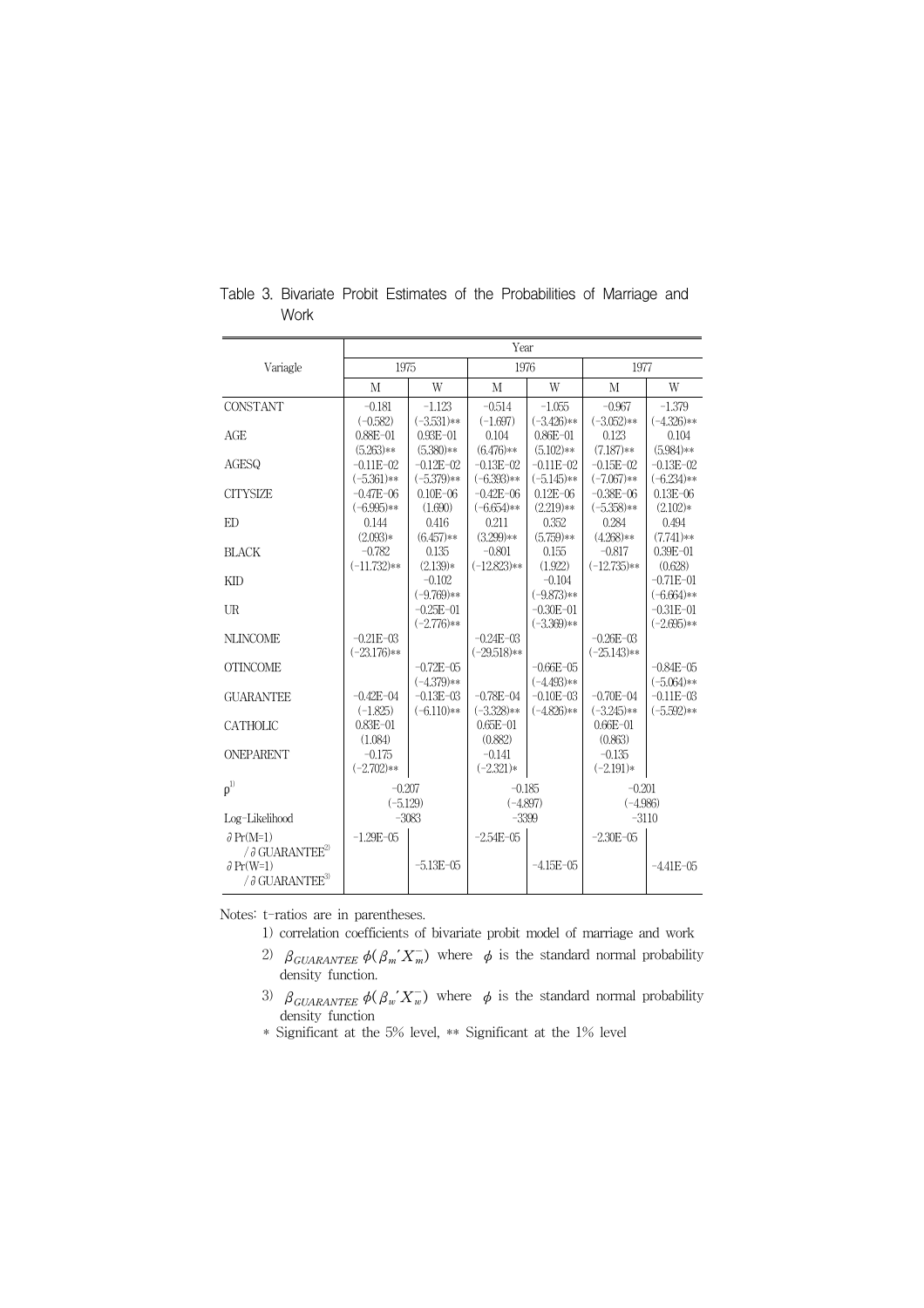## Table 3. Continued

|                                                                                                                          | Year                           |                                 |                                |                                 |                                |                                |  |
|--------------------------------------------------------------------------------------------------------------------------|--------------------------------|---------------------------------|--------------------------------|---------------------------------|--------------------------------|--------------------------------|--|
| Variagle                                                                                                                 | 1978                           |                                 | 1979                           |                                 | 1980                           |                                |  |
|                                                                                                                          | M                              | W                               | M                              | W                               | M                              | W                              |  |
| <b>CONSTANT</b>                                                                                                          | $-0.998$<br>$(-3.267)**$       | $-1.064$<br>$(-3.454)$ **       | $-2.988$<br>$(-10.945)**$      | $-1.540$<br>$(-6.110)**$        | $-3.369$<br>$(-12.697)**$      | $-1.744$<br>$(-7.227)**$       |  |
| AGE                                                                                                                      | 0.117<br>$(7.136)**$           | $0.85E - 01$<br>$(5.213)**$     | 0.211<br>$(14.087)**$          | 0.121<br>$(8.847)**$            | 0.223<br>$(15.506)**$          | 0.126<br>$(9.666)**$           |  |
| <b>AGESO</b>                                                                                                             | $-0.14E - 02$<br>$(-6.903)**$  | $-0.11E - 02$<br>$(-5.663)$ **  | $-0.25E-02$<br>$(-13.007)**$   | $-0.16E - 02$<br>$(-9.238)**$   | $-0.26E - 02$<br>$(-14.013)**$ | $-0.16E - 02$<br>$(-9.902)**$  |  |
| <b>CITYSIZE</b>                                                                                                          | $-0.35E - 06$<br>$(-5.203)$ ** | $0.71E - 07$<br>$(1.146)**$     | $-0.43E - 06$<br>$(-6.953)**$  | $0.13E - 06$<br>$(2.358)*$      | $-0.41E - 06$<br>$(-6.721)**$  | $0.73E - 07$<br>$(1.311)*$     |  |
| ED                                                                                                                       | 0.295<br>$(4.498)**$           | 0.428<br>$(6.890)**$            | 0.412<br>$(6.968)**$           | 0.516<br>$(9.179)**$            | 0.361<br>$(6.357)**$           | 0.552<br>$(10.248)$ **         |  |
| <b>BLACK</b>                                                                                                             | $-0.784$<br>$(-12.413)**$      | $0.63E - 01$<br>(1.058)         | $-0.734$<br>$(-12.732)**$      | $0.79E - 03$<br>(0.014)         | $-0.728$<br>$(-13.039)$        | $0.84E - 01$<br>(1.601)        |  |
| <b>KID</b>                                                                                                               |                                | $-0.74E - 01$<br>$(-6.989)**$   |                                | $-0.71E - 01$<br>$(-7.015)**$   |                                | $-0.70E - 01$<br>$(-6.753)**$  |  |
| U <sub>R</sub>                                                                                                           |                                | $-0.15E - 01$<br>$(-1.388)$     |                                | $-0.40E - 01$<br>$(-3.603)$ **  |                                | $-0.47E - 01$<br>$(-5.115)**$  |  |
| <b>NLINCOME</b>                                                                                                          | $-0.10E - 03$<br>$(-27.254)**$ |                                 | $-0.60E - 04$<br>$(-22.576)**$ |                                 | $-0.18E - 03$<br>$(-37.218)**$ |                                |  |
| <b>OTINCOME</b>                                                                                                          |                                | $-0.40E - 0.5$<br>$(-3.583)$ ** |                                | $-0.71E - 0.5$<br>$(-8.154)$ ** |                                | $-0.12E - 0.5$<br>$(-2.707)**$ |  |
| <b>GUARANTEE</b>                                                                                                         | $-0.76E - 04$<br>$(-3.548)**$  | $-0.11E - 03$<br>$(-5.802)**$   | $-0.93E - 04$<br>$(-5.057)**$  | $-0.12E - 03$<br>$(-7.016)**$   | $-0.82E - 04$<br>$(-4.364)**$  | $-0.10E - 03$<br>$(-5.752)**$  |  |
| <b>CATHOLIC</b>                                                                                                          | $0.35E - 02$<br>(0.050)        |                                 | $0.34E - 01$<br>(0.517)        |                                 | $0.49E - 01$<br>(0.733)        |                                |  |
| <b>ONEPARENT</b>                                                                                                         | $-0.76E - 01$<br>$(-1.273)$    |                                 | $-0.95E - 01$<br>$(-1.683)$    |                                 | $-0.115$<br>$(-2.170)*$        |                                |  |
| $p^{(1)}$                                                                                                                | $-0.201$<br>$(-5.615)$         |                                 | $-0.161$<br>$(-4.738)$         |                                 | $-0.182$<br>$(-5.783)$         |                                |  |
| Log-Likelihood                                                                                                           |                                | $-3402$                         | $-3777$                        |                                 | $-4139$                        |                                |  |
| $\partial Pr(M=1)$<br>/ $\partial$ GUARANTEE <sup>2)</sup><br>$\partial Pr(W=1)$<br>/ $\partial$ GUARANTEE <sup>3)</sup> | $-2.51E - 0.5$                 | $-4.57E - 0.5$                  | $-3.44E - 0.5$                 | $-5.03E - 05$                   | $-3.09E - 0.5$                 | $-4.23E - 05$                  |  |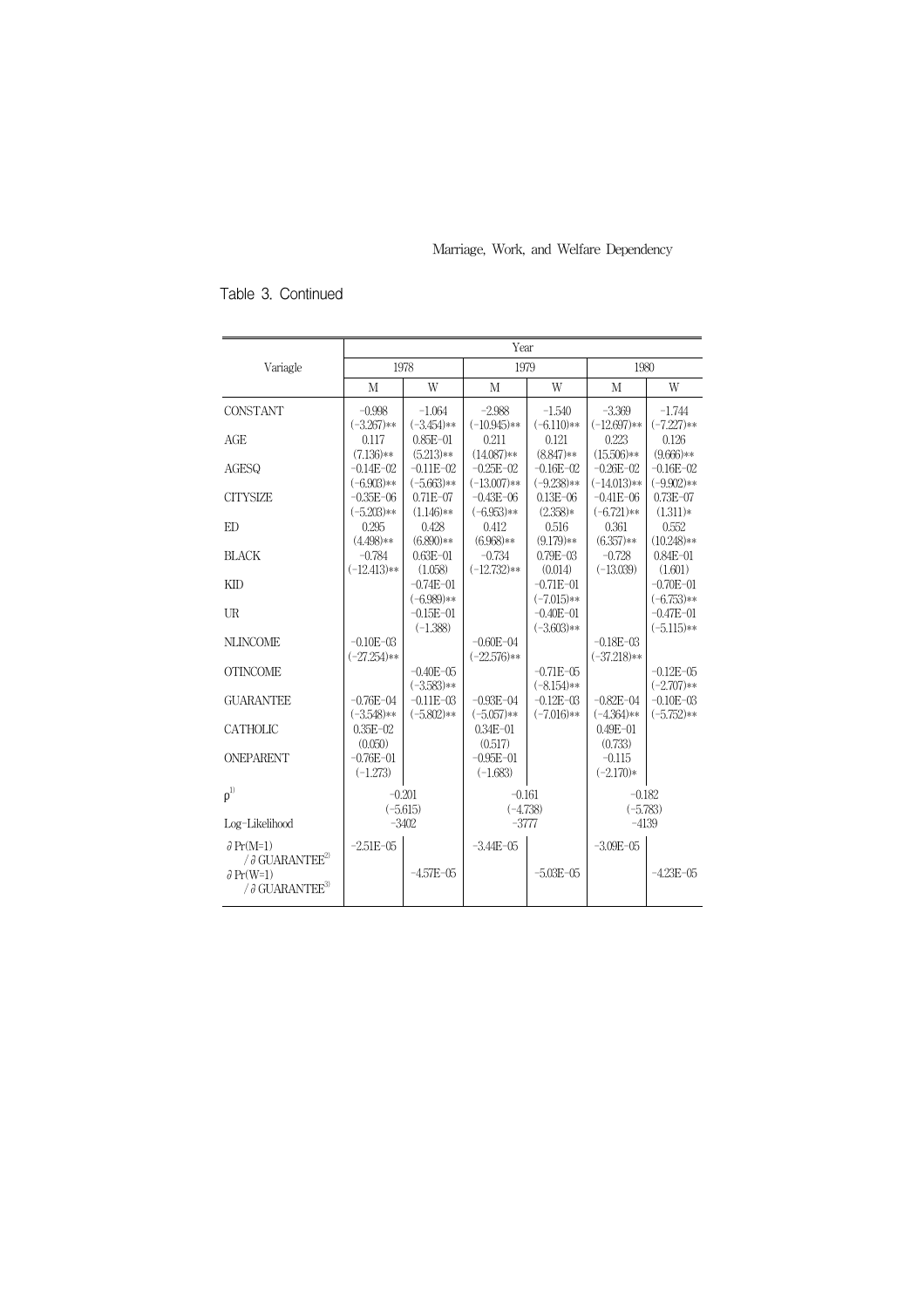|                                      | Year          |               |                |               |                |                |  |
|--------------------------------------|---------------|---------------|----------------|---------------|----------------|----------------|--|
| Variagle                             | 1981          |               |                | 1982          | 1983           |                |  |
|                                      | M             | W             | M              | W             | M              | W              |  |
| <b>CONSTANT</b>                      | $-3.624$      | $-2.008$      | $-3.420$       | $-1.862$      | $-3.327$       | $-2.377$       |  |
|                                      | $(-13.321)**$ | $(-7.923)**$  | $(-12.937)**$  | $(-7.391)**$  | $(-12.863)**$  | $(-9.173)**$   |  |
| AGE                                  | 0.224         | 0.146         | 0.208          | 0.145         | 0.200          | 0.167          |  |
|                                      | $(15.307)**$  | $(10.807)**$  | $(14.622)**$   | $(10.940)**$  | $(14.271)**$   | $(12.512)**$   |  |
| <b>AGESO</b>                         | $-0.25E - 02$ | $-0.18E - 02$ | $-0.23E - 02$  | $-0.18E - 02$ | $-0.22E - 02$  | $-0.21E - 02$  |  |
|                                      | $(-13.671)**$ | $(-10.871)**$ | $(-12.740)$ ** | $(-11.041)**$ | $(-12.515)**$  | $(-12.479)**$  |  |
| <b>CITYSIZE</b>                      | $-0.43E - 06$ | $0.92E - 07$  | $-0.43E - 06$  | $0.18E - 06$  | $-0.43E - 06$  | $0.17E - 06$   |  |
|                                      | $(-6.407)**$  | (1.499)       | $(-6.921)**$   | $(3.145)**$   | $(-6.863)**$   | $(2.827)*$     |  |
| ED                                   | 0.342         | 0.538         | 0.380          | 0.566         | 0.318          | 0.537          |  |
|                                      | $(5.783)**$   | $(9.438)**$   | $(6.445)**$    | $(10.081)**$  | $(5.512)*$     | $(9.524)$ **   |  |
| <b>BLACK</b>                         | $-0.750$      | $-0.126$      | $-0.740$       | $-0.133$      | $-0.732$       | $-0.165$       |  |
|                                      | $(-12.741)**$ | $(2.249)*$    | $(-13.301)$    | $(-2.493)$    | $(-13.297)**$  | $(-2.968)$ **  |  |
| <b>KID</b>                           |               | $-0.68E - 01$ |                | $-0.64E - 01$ |                | $-0.88E - 05$  |  |
|                                      |               | $(-6.230)**$  |                | $(-5.876)$ ** |                | $(-7.233)**$   |  |
| U <sub>R</sub>                       |               | $-0.48E - 01$ |                | $-0.45E - 01$ |                | $-0.31E - 01$  |  |
|                                      |               | $(-4.958)**$  |                | $(-5.097)**$  |                | $(-3.470)**$   |  |
| <b>NLINCOME</b>                      | $-0.20E - 03$ |               | $-0.23E - 03$  |               | $-0.17E - 03$  |                |  |
|                                      | $(-26.483)**$ |               | $(-20.484)$ ** |               | $(-15.034)**$  |                |  |
| <b>OTINCOME</b>                      |               | $-0.69E - 05$ |                | $-0.66E - 05$ |                | $-0.85E - 05$  |  |
|                                      |               | $(-7.247)**$  |                | $(-8.216)**$  |                | $(-7.124)$ **  |  |
| <b>GUARANTEE</b>                     | $-0.41E - 04$ | $-0.97E - 04$ | $-0.44E - 04$  | $-0.14E - 03$ | $-0.29E - 04$  | $-0.11E - 03$  |  |
|                                      | $(-1.863)$    | $(-4.870)**$  | $(-2.165)**$   | $(-7.106)$ ** | $(-1.412)**$   | $(-5.925)**$   |  |
| <b>CATHOLIC</b>                      | $0.54E - 01$  |               | $0.47E - 01$   |               | $0.50E - 01$   |                |  |
|                                      | (0.789)       |               | (0.705)        |               | (0.746)        |                |  |
| <b>ONEPARENT</b>                     | $-0.130$      |               | $-0.116$       |               | $-0.84E - 01$  |                |  |
|                                      | $(-2.363)*$   |               | $(-2.149)$     |               | $(-1.578)$     |                |  |
| $\rho^{1)}$                          |               | $-0.145$      |                | $-0.123$      | $-0.101$       |                |  |
|                                      | $(-4.298)$    |               |                | $(-3.703)$    |                | $(-3.053)$     |  |
| Log-Likelihood                       |               | $-3812$       |                | $-4006$       |                | $-4024$        |  |
| $\partial Pr(M=1)$                   | $-1.59E - 05$ |               | $-1.73E - 05$  |               | $-1.14E - 0.5$ |                |  |
| / $\partial$ GUARANTEE <sup>2)</sup> |               |               |                |               |                |                |  |
| $\partial Pr(W=1)$                   |               | $-3.87E - 05$ |                | $-5.57E - 05$ |                | $-4.66E - 0.5$ |  |
| / $\partial$ GUARANTEE <sup>3)</sup> |               |               |                |               |                |                |  |
|                                      |               |               |                |               |                |                |  |

Table 3. Continued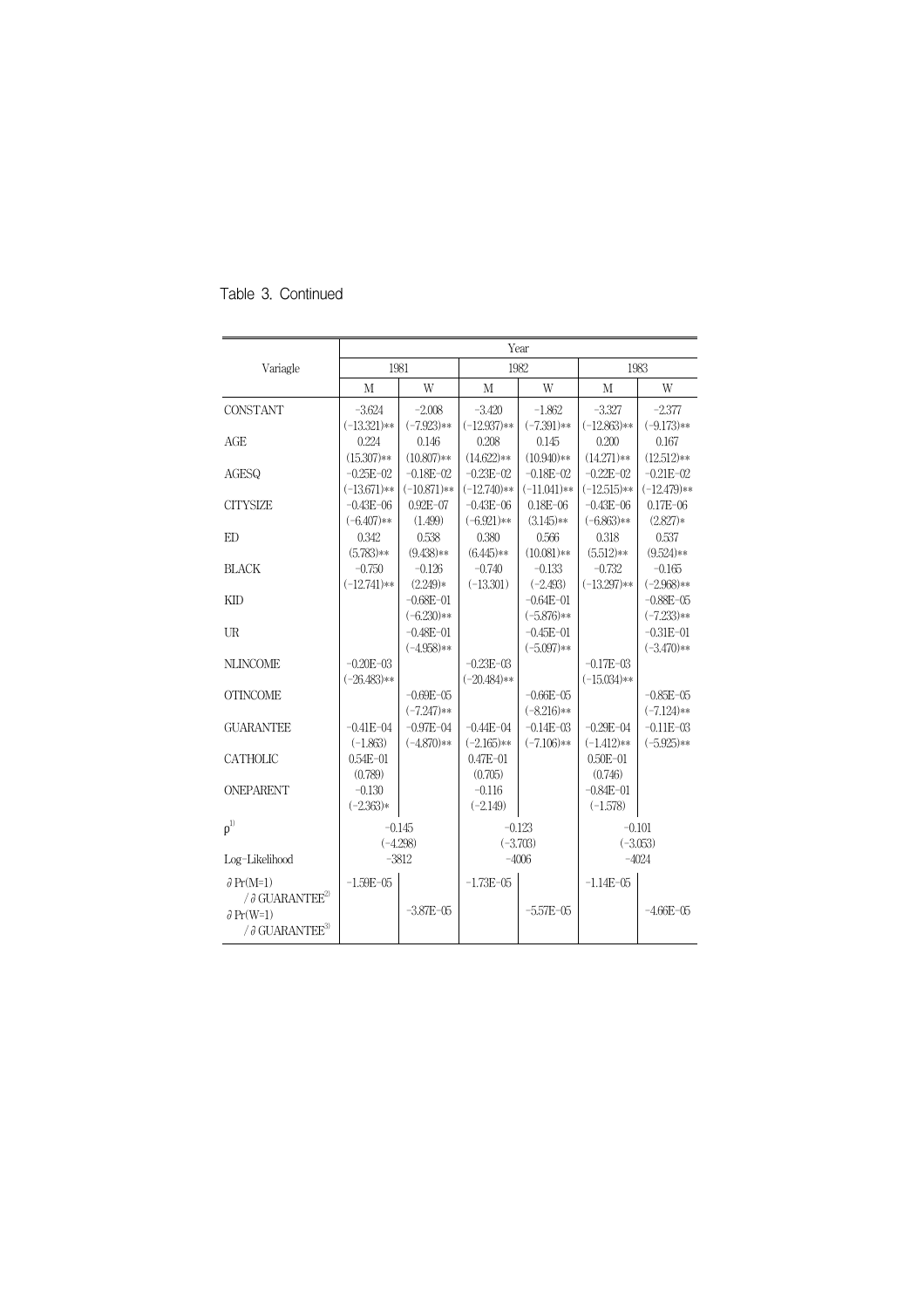## Table 3. Continued

|                                      | Year                |                |                         |                |                              |                |                  |                |
|--------------------------------------|---------------------|----------------|-------------------------|----------------|------------------------------|----------------|------------------|----------------|
| Variagle                             | 1984                |                |                         | 1985           | 1986                         |                | 1987             |                |
|                                      | M                   | W              | M                       | W              | M                            | W              | M                | W              |
| CONSTANT                             | $-3.668$            | $-2.301$       | $-3.935$                | $-2.366$       | $-3.751$                     | $-1.960$       | $-3.732$         | $-1.790$       |
|                                      | $(-13.314)$ **      | $(-8.953)**$   | $(-14.097)*$            | $(-9.167)**$   | $(-14.290)*$                 | $(-8.093)*$    | $(-14.169)$ **   | $(-7.586)**$   |
| AGE                                  | 0.221               | 0.166          | 0.235                   | 0.172          | 0.223                        | 0.150          | 0.223            | 0.140          |
|                                      | $(14.966)*$         | $(12.378)**$   | $(15.977)**$            | $(13.123)**$   | $(16.088)**$                 | $(12.394)**$   | $(16.196)*$      | $(11.653)*$    |
| <b>AGESQ</b>                         | $-0.25E - 02$       | $-0.21E - 0.2$ | $-0.27E - 02$           | $-0.21E - 0.2$ | $-0.25E - 02$                | $-0.19E - 02$  | $-0.25E - 02$    | $-0.17E - 02$  |
|                                      | $(-13.492)*$        | $(-12.453)**$  | $(-14.463)**$           | $(-13.180)$ ** | $(-14.658)*$                 | $(-12.329)**$  | $(-14.796)$ **   | $(-11.506)*$   |
| <b>CITYSIZE</b>                      | $-0.46E - 06$       | $0.12E - 06$   | $-0.47E - 06$           | $0.11E - 07$   | $-0.42E - 06$                | $0.78E - 07$   | $-0.44E - 06$    | $0.11E - 06$   |
|                                      | $(-7.146)*$         | $(1.197)**$    | $(-7.359)**$            | $(-0.181)$ **  | $(-6.966)*$                  | (1.276)        | $(-7.454)$ **    | (1.914)        |
| ED                                   | 0.325               | 0.630          | 0.290                   | 0.638          | 0.202                        | 0.608          | 0.201            | 0.702          |
|                                      | $(5.525)**$         | $(11.050)*$    | $(4.898)**$             | $(11.256)**$   | $(3.566)**$                  | $(11.260)**$   | $(3.640)**$      | $(13.265)**$   |
| <b>BLACK</b>                         | $-0.763$            | $-0.150$       | $-0.795$                | $-0.175$       | $-0.68E - 04$                | $-0.138$       | $-0.811$         | $-0.190$       |
|                                      | $(-13.484)$ **      | $(-2.656)**$   | $(-14.203)$ **          | $(-3.173)$ **  | $(-23.794)$ **               | $(-2.662)**$   | $(-15.913)*$     | $(-3.751)**$   |
| KID                                  |                     | $-0.80E - 01$  |                         | $-0.81E - 01$  |                              | $-0.84E - 01$  |                  | $-0.70E - 01$  |
|                                      |                     | $(-6.244)$ **  |                         | $(-6.720)**$   |                              | $(-7.537)**$   |                  | $(-6.370)**$   |
| UR                                   |                     | $-0.50E - 01$  |                         | $-0.48E - 01$  |                              | $-0.54E - 01$  |                  | $-0.71E - 01$  |
|                                      |                     | $(-5.481)*$    |                         | $(-4.960)**$   |                              | $(-5.813)**$   |                  | $(-6.744)*$    |
| <b>NLINCOME</b>                      | $-0.37E - 04$       |                | $-0.17E - 0.3$          |                | $-0.68E - 04$                |                | $-0.12E - 0.3$   |                |
|                                      | $(-6.547)**$        |                | $(-21.783)**$           |                | $(-23.793)$ **               |                | $(-30.059)*$     |                |
| <b>OTINCOME</b>                      |                     | $-0.50E - 0.5$ |                         | $-0.52E - 0.5$ |                              | $-0.33E - 0.5$ |                  | $-0.62E - 0.5$ |
|                                      |                     | $(-4.822)*$    |                         | $(-8.742)$ **  |                              | $(-5.132)**$   |                  | $(-12.251)*$   |
| <b>GUARANTEE</b>                     | $-0.60E - 04$       | $-0.13E - 03$  | $-0.45E - 0.4$          | $-0.14E - 03$  | $-0.26E - 04$                | $-0.14E - 03$  | $-0.39E - 04$    | $-0.12E - 03$  |
|                                      | $(-2.782)**$        | $(-6.356)**$   | $(-1.742)**$            | $(-5.868)$ **  | $(-1.269)$ **                | $(-6.693)*$    | $(-1.874)$       | $(-6.128)*$    |
| <b>CATHOLIC</b>                      | 0.124<br>$(1.961)*$ |                | $0.28E - 01$<br>(0.422) |                | $0.69E - 01$<br>$(1.084)$ ** |                | 0.104<br>(1.647) |                |
| <b>ONEPARENT</b>                     | $-0.100$            |                | $-0.82E - 01$           |                | $-0.45E - 01$                |                | $-0.19E - 01$    |                |
|                                      | $(-1.847)$          |                | $(-1.515)$              |                | $(-0.926)$                   |                | (0.402)          |                |
|                                      |                     |                |                         |                |                              |                |                  |                |
| $\rho^{1)}$                          |                     | $-0.058$       |                         | $-0.064$       |                              | $-0.058$       |                  | 0.025          |
|                                      |                     | $(-1.705)$     | $(-1.915)$              |                |                              | $(-1.857)$     |                  | (0.823)        |
| Log-Likelihood                       |                     | $-4126$        |                         | $-4016$        |                              | $-4492$        |                  | $-4557$        |
| $\partial Pr(M=1)$                   | $-2.36E - 0.5$      |                | $-1.77E - 0.5$          |                | $-1.02E - 0.5$               |                | $-1.54E - 0.5$   |                |
| / $\partial$ GUARANTEE <sup>2)</sup> |                     |                |                         |                |                              |                |                  |                |
| $\partial Pr(W=1)$                   |                     | $-5.24E - 05$  |                         | $-5.59E - 05$  |                              | $-5.50E - 05$  |                  | $-4.92E - 0.5$ |
| $\frac{1}{2}$ GUARANTEE <sup>3</sup> |                     |                |                         |                |                              |                |                  |                |
|                                      |                     |                |                         |                |                              |                |                  |                |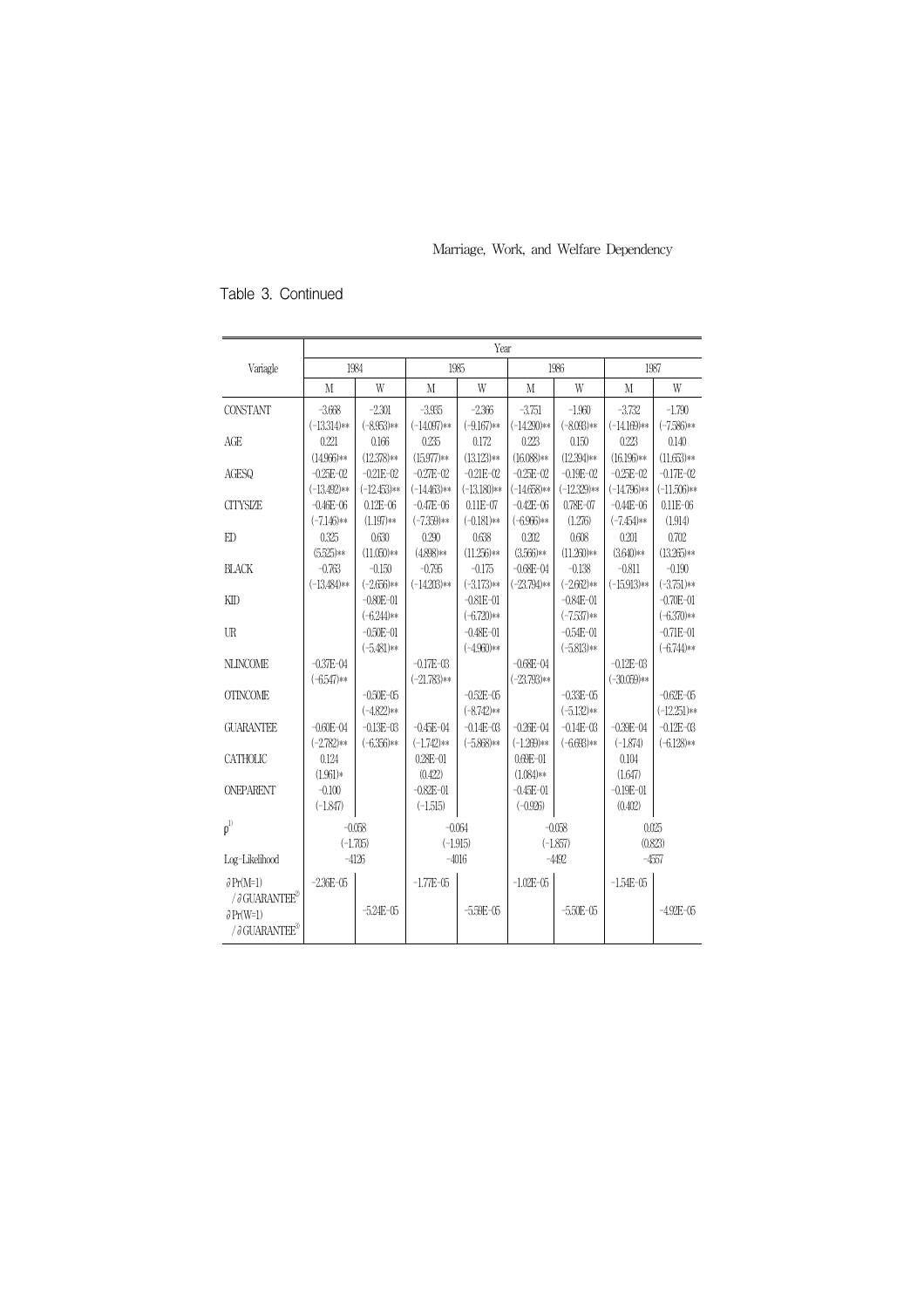Education (ED) has a strong positive effect on the probability of marriage. Women with 12 years or more education are more likely to marry than women with less education. The marriage equation also shows that a woman's probability of marriage is lower among blacks. The exogenous nonlabor income (NLINCOME) is significantly negative on the probability of marriage. The coefficient for exogenous nonlabor income suggests that women with higher nonlabor income are less likely to marry.

The coefficient on the AFDC guarantee (GUARANTEE) is strongly significant throughout the sample period. The negative coefficient in the marriage probit model implies that a woman is less likely to marry as the AFDC guaranteed amount increases. Two dummy variables that represent cultural factors are included in the marriage equation. The first one (ONEPARENT) is a variable showing whether the individual lived with both parents while growing up. The second one (CATHOLIC) is a variable indicating religious preference whether Roman Catholic or not. The variable ONEPARENT has a negative effect on the probability of marriage. The negative coefficient of ONEPARENT in the marriage probit model implies that a woman is more likely to remain unmarried when she lived with only one parent while growing up. The variable CATHOLIC has the expected positive sign, but this coefficient is not significant.

Table 3 also presents the correlation coefficients between marriage and work within the bivariate probit model of marriage and work equations. For the entire sample period, the correlation coefficient is negative except for the year 1987. However, the correlation coefficient becomes smaller, revealing that the correlation between marriage and work becomes weaker. The coefficient on the AFDC guarantee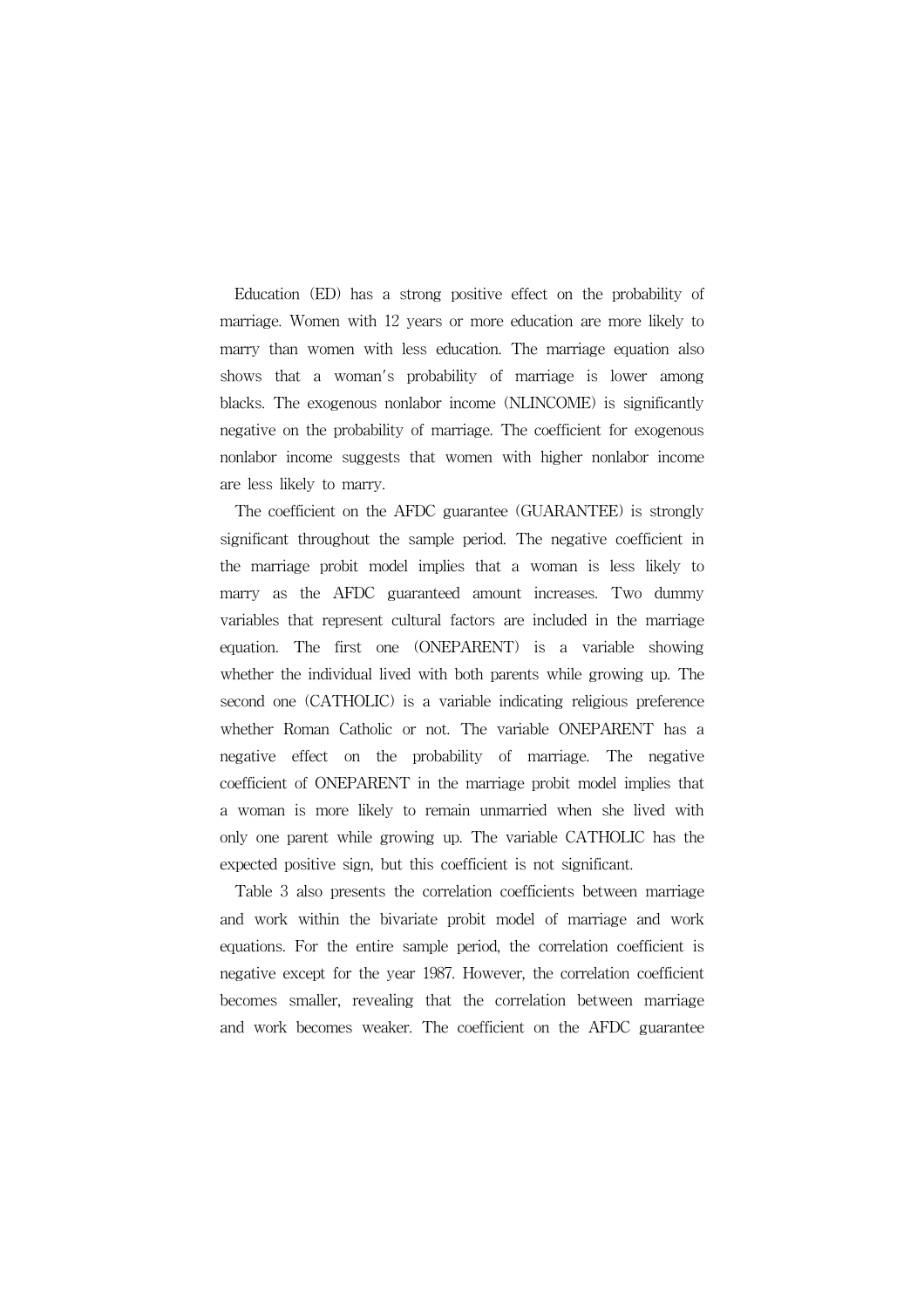(GUARANTEE) indicates that a \$1000 increase in the AFDC guarantee, for example, in 1980, will lead to a 0.030 decrease in the probability of marriage. This result shows that the AFDC program designed to help alleviate poverty discourages marriage and increases the number of unmarried women, thereby actually worsening poverty.

#### B. Work Equation

Table 3 presents parameter estimates from the bivariate probit model of work. Age (AGE) and age squared (AGESQ) have significant impacts on the probability of work. The coefficients for age and age squared suggest that age has at first a positive and then a negative effect on the probability of work. Living in a large city leads to an increase in the probability of work.

Education (ED) has a strong positive effect on the probability of work. Women with 12 years or more education are more likely to work than women with less education. The work equation also shows that the probability of work increases with fewer children (KID).

From 1975 to 1980, the coefficient on the race dummy variable (BLACK) has an unexpected positive though insignificant effect on the probability of work. However, from 1981 to 1987, the coefficient on the race dummy variable has the expected negative effect on the probability of work. The negative coefficient on the BLACK variable after 1980 could be a result of work disincentive effects generated by the AFDC program. The work equation shows that the probability of work increases with lower unemployment rates (UR) and less family income (OTINCOME). These demographic correlates of work are the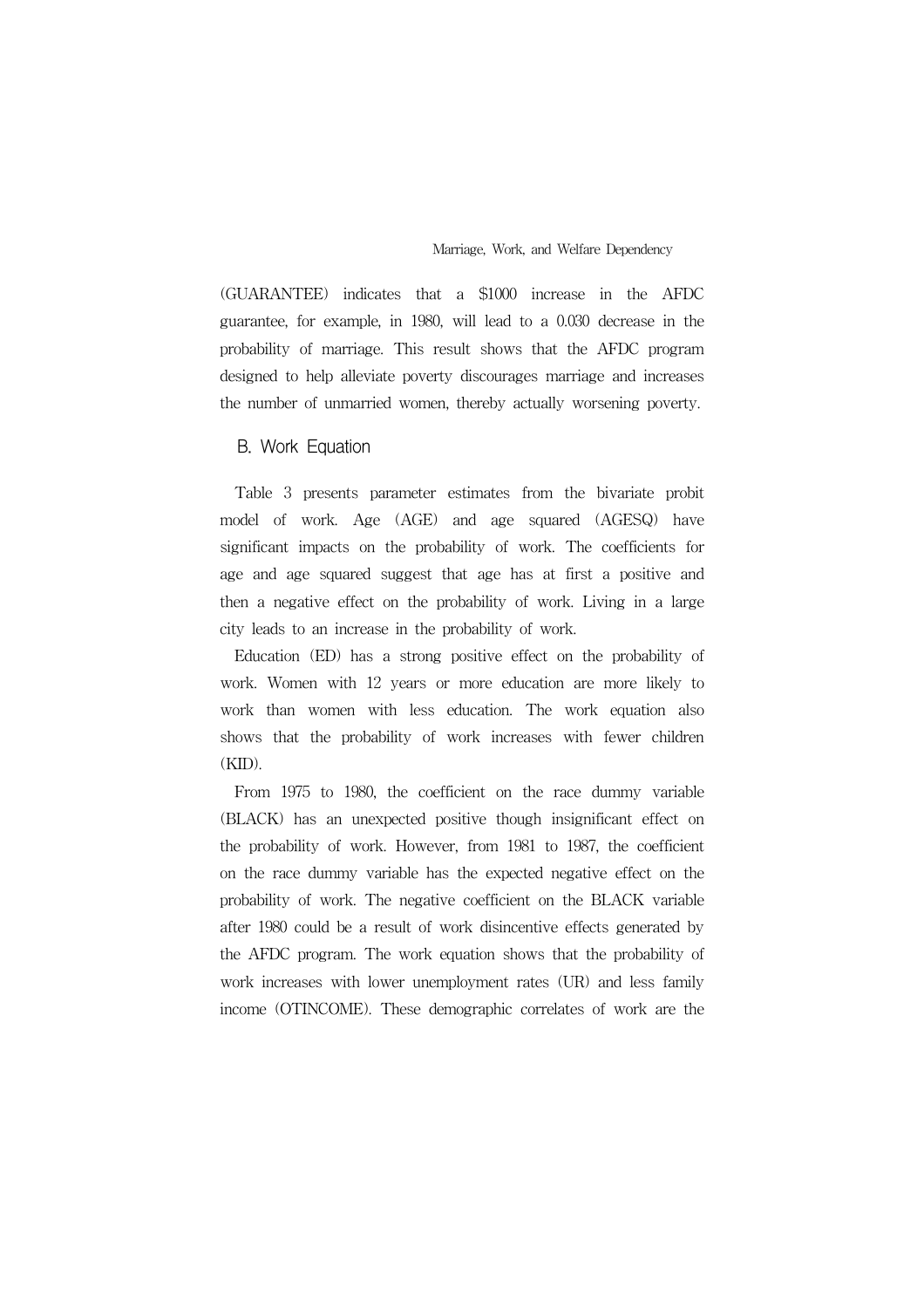same as those found in many previous female labor supply studies.

The AFDC guarantee (GUARANTEE) has a strong negative effect on the probability of work. The probit estimates of work show that a woman is more likely to choose not to work with the higher welfare guarantee. The coefficient on the AFDC guarantee (GUARANTEE) indicates that a \$1000 increase in the AFDC guarantee, for example, in 1980, will lead to a 0.042 decrease in the probability of work. This result shows that the AFDC benefits designed to help alleviate poverty discourages work, worsening poverty.

#### C. AFDC Participation Equation

Table 4 presents parameter estimates from the univariate probit model of AFDC participation among the AFDC eligible sample. The variables age (AGE) and age squared (AGESQ) have a strong effect on the probability of AFDC participation. The coefficients for age and age squared suggest that age has at first a positive and then a negative effect on the probability of AFDC participation. In the probit model, education (ED) has a negative effect on the probability of AFDC participation, but the effect is not significant.

The race dummy variable (BLACK) has the expected positive effect on the probability of AFDC participation. The positive coefficient on the AFDC benefits (GUARANTEE) in the probit model implies that a woman who is eligible for the AFDC benefits is more likely to apply for AFDC program with the higher AFDC guarantee. NLINCOME has a negative effect on the probability of AFDC participation. Women with nonlabor income are less likely to participate in AFDC than women with no nonlabor income.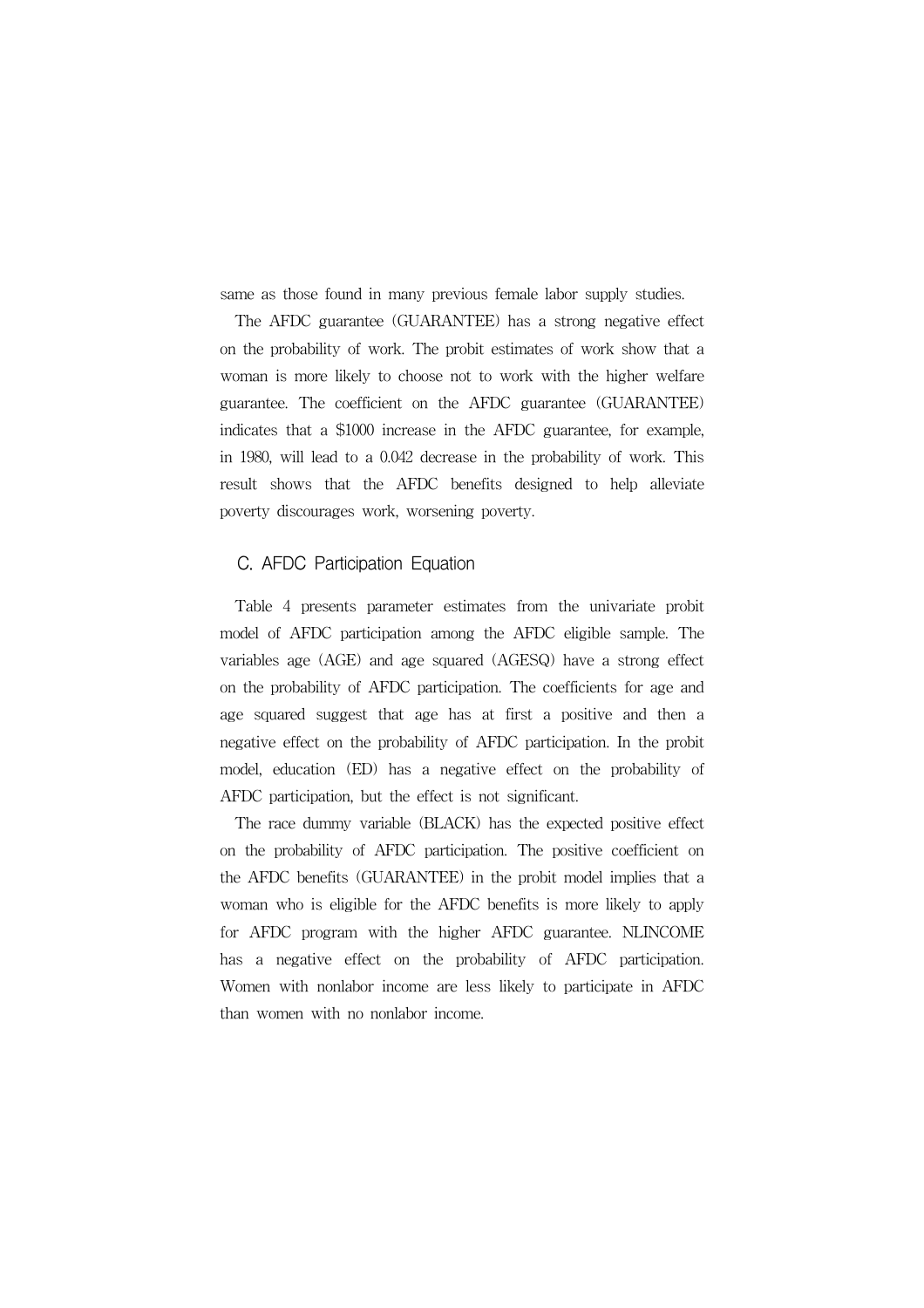Marriage, Work, and Welfare Dependency

| Variable                      | Year              |                   |                   |                   |  |  |  |
|-------------------------------|-------------------|-------------------|-------------------|-------------------|--|--|--|
|                               | 1975              | 1976              | 1977              | 1978              |  |  |  |
| <b>CONSTANT</b>               | $-4.609$          | $-3.840$          | $-3.935$          | $-3.029$          |  |  |  |
|                               | $(-5.390)**$      | $(-5.022)$        | $(-4.957)**$      | $(-3.963)**$      |  |  |  |
| AGE                           | 0.216             | 0.192             | 0.204             | 0.191             |  |  |  |
|                               | $(4.423)**$       | $(4.524)**$       | $(4.311)**$       | $(4.148)**$       |  |  |  |
| <b>AGESQ</b>                  | $-0.32E - 02$     | $-0.29E - 02$     | $-0.31E - 02$     | $-0.30E - 02$     |  |  |  |
|                               | $(-4.900)**$      | $(-5.046)$ **     | $(-4.793)**$      | $(-4.879)**$      |  |  |  |
| ED                            | $0.55E - 01$      | $-0.92E - 01$     | $0.82E - 02$      | $0.40E - 01$      |  |  |  |
|                               | (0.353)           | $(-0.640)$        | (0.054)           | (0.266)           |  |  |  |
| <b>BLACK</b>                  | 0.655             | 0.737             | 0.559             | 0.621             |  |  |  |
|                               | (3.561)           | (4.322)           | $(2.965)**$       | $(3.652)**$       |  |  |  |
| <b>GUARANTEE</b>              | $0.21E - 03$      | $0.10E - 03$      | $0.10E - 03$      | $0.18E - 04$      |  |  |  |
|                               | $(3.391)**$       | (1.766)           | (1.869)           | (0.305)           |  |  |  |
| <b>NLINCOME</b>               | $0.22E - 03$      | $-0.24E - 03$     | $-0.20E - 03$     | $-0.30E - 0.3$    |  |  |  |
|                               | $(-2.522)*$       | $(-1.919)$        | $(-2.067)*$       | $(-2.974)**$      |  |  |  |
| Log-Likelihood                | $-218.4$          | $-212.8$          | $-183.8$          | $-189.8$          |  |  |  |
| Chi-Squared                   | 80.9              | 91.0              | 77.0              | 112.2             |  |  |  |
| Variable                      | 1979              | 1980              | 1981              | 1982              |  |  |  |
| <b>CONSTANT</b>               | $-6.279$          | $-6.827$          | $-6.291$          | $-6.207$          |  |  |  |
|                               | $(-10.962)**$     | $(-12.007)**$     | $(-11.992)**$     | $(-11.543)**$     |  |  |  |
| AGE                           | 0.341             | 0.345             | 0.306             | 0.315             |  |  |  |
|                               | $(9.465)**$       | $(9.686)**$       | $(9.432)**$       | $(9.371)**$       |  |  |  |
| <b>AGESQ</b>                  | $-0.48E - 02$     | $-(0.48E-0.2)$    | $-0.41E - 02$     | $-0.43E - 02$     |  |  |  |
|                               | $(-9.379)**$      | $(-9.497)**$      | $(-9.243)**$      | $(-9.193)$ **     |  |  |  |
| ED                            | $0.63E - 01$      | $-0.117$          | $0.62E - 01$      | $-0.77E-01$       |  |  |  |
|                               | (0.495)           | $(-0.955)$        | (0.521)           | $(-0.655)$        |  |  |  |
| <b>BLACK</b>                  | 0.491             | 0.451             | 0.620             | 0.438             |  |  |  |
|                               | $(3.388)**$       | $(3.227)**$       | $(4.294)**$       | $(3.153)**$       |  |  |  |
| <b>GUARANTEE</b>              | $0.72E - 04$      | $0.20E - 03$      | $0.15E - 03$      | $0.15E - 0.3$     |  |  |  |
|                               | (1.582)           | $(4.736)**$       | $(3.482)**$       | $(3.310)**$       |  |  |  |
| <b>NLINCOME</b>               | $-0.25E - 03$     | $-0.15E - 03$     | $-0.30E - 0.3$    | $0.21E - 0.3$     |  |  |  |
|                               |                   |                   |                   |                   |  |  |  |
|                               | $(-2.259)*$       | $(-1.620)$        | $(-2.216)*$       | $(-2.151)*$       |  |  |  |
| Log-Likelihood<br>Chi-Squared | $-261.1$<br>153.6 | $-277.8$<br>170.7 | $-293.8$<br>169.2 | $-306.8$<br>144.7 |  |  |  |

Table 4. Univariate Probit Estimates of the Probability of AFDC Participation Among the AFDC Eligible Sample, P(A=1)

Notes: t-ratios are in parentheses

\* Significant at the 5% level, \*\* Significant at the 1% level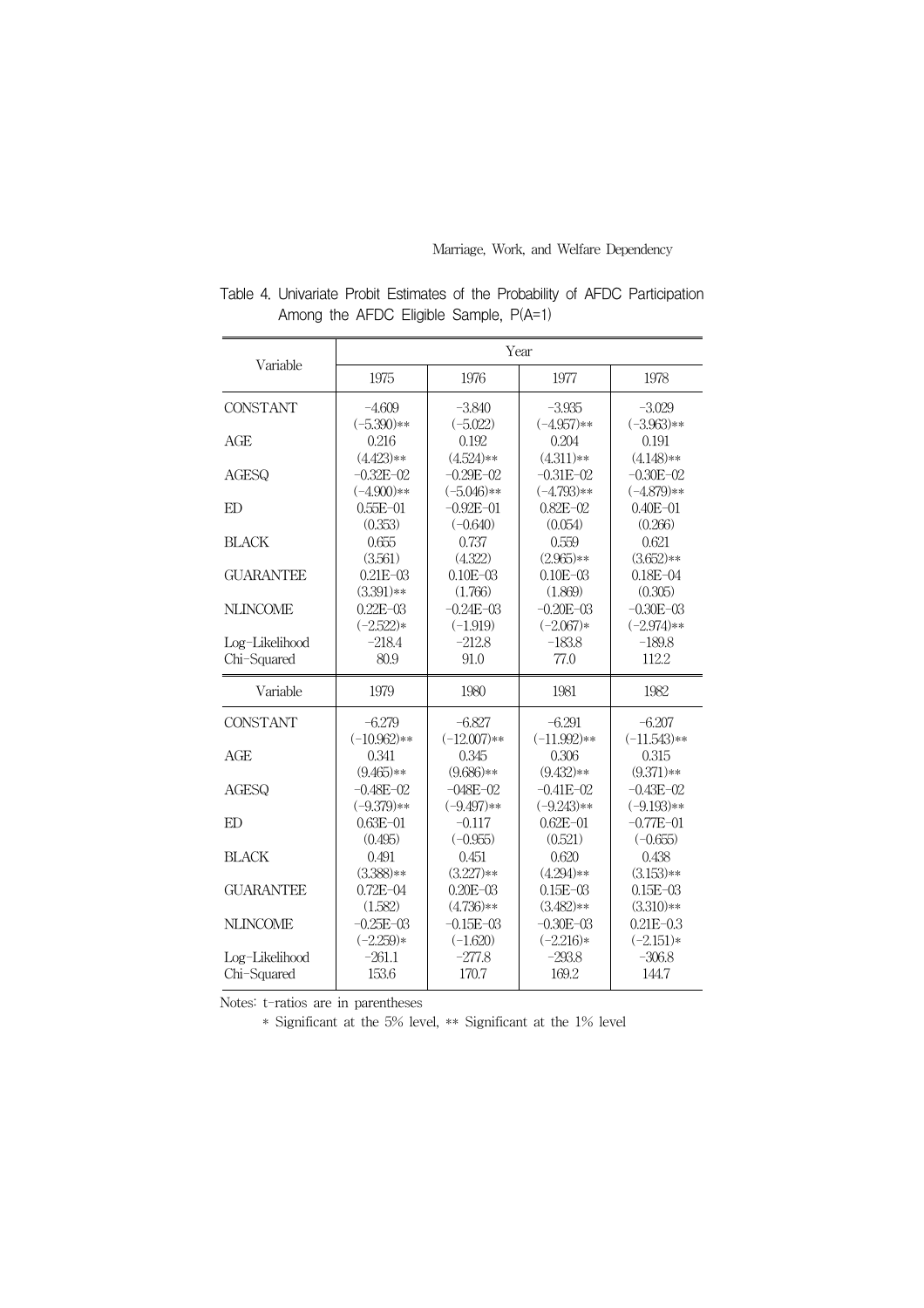| Variable         | Year          |                |                |                |                |  |  |  |  |
|------------------|---------------|----------------|----------------|----------------|----------------|--|--|--|--|
|                  | 1983          | 1984           | 1985           | 1986           | 1987           |  |  |  |  |
| <b>CONSTANT</b>  | $-6.716$      | $-6.425$       | $-6.208$       | $-6.710$       | $-6.560$       |  |  |  |  |
|                  | $(-11.611)**$ | $(-11.861)**$  | $(-11.319)**$  | $(-12.553)**$  | $(-12.535)**$  |  |  |  |  |
| AGE              | 0.352         | 0.336          | 0.319          | 0.359          | 0.365          |  |  |  |  |
|                  | $(10.136)**$  | $(10.569)**$   | $(9.983)**$    | $(11.261)**$   | $(11.552)**$   |  |  |  |  |
| AGESQ            | $-0.48E - 02$ | $-0.45E - 02$  | $-0.43E - 02$  | $-0.48E - 02$  | $-0.50E - 02$  |  |  |  |  |
|                  | $(-9.843)**$  | $(-10.276)**$  | $(-9.779)**$   | $(-10.994)$ ** | $(-11.350)**$  |  |  |  |  |
| ED               | $-0.103$      | $-0.197$       | $-0.146$       | $-0.417$       | 0.285          |  |  |  |  |
|                  | $(-0.856)$    | $(-1.697)$     | $(-1.244)$     | $(-3.552)**$   | $(-2.436)*$    |  |  |  |  |
| BLACK            | 0.474         | 0.412          | 0.526          | 0.428          | 0.375          |  |  |  |  |
|                  | $(3.281)**$   | $(2.904)**$    | $(3.574)**$    | $(3.171)**$    | $(2.771)**$    |  |  |  |  |
| <b>GUARANTEE</b> | $0.11E - 0.3$ | $0.87E - 04$   | $0.68E - 04$   | $0.95E - 04$   | $0.16E - 04$   |  |  |  |  |
|                  | $(2.222)*$    | (1.709)        | (1.052)        | (1.940)        | (0.326)        |  |  |  |  |
| <b>NLINCOME</b>  | $0.22E - 0.3$ | $-0.17E - 0.3$ | $-0.12E - 0.3$ | $-0.37E - 0.3$ | $-0.13E - 0.3$ |  |  |  |  |
|                  | $(-1.809)$    | $(-1.819)$     | $(-1.257)*$    | $(-2.226)*$    | $(-1.867)$     |  |  |  |  |
| Log-Likelihood   | $-290.8$      | $-314.1$       | $-304.4$       | -315.3         | $-320.0$       |  |  |  |  |
| Chi-Squared      | 151.5         | 158.5          | 154.7          | 200.0          | 200.6          |  |  |  |  |

Table 4. Continued

#### D. AFDC Recipiency Probability

Given the estimates of marriage, work, and AFDC participation, we can predict the probability of AFDC recipiency according to the estimation procedures in Section II. Table 5 and Table 6 report the estimated probability of AFDC recipiency between 1975 and 1987 evaluated at the average sample characteristics of each year.

Table 5 shows the estimated probability of AFDC recipiency that is decomposed as the probability of not being married, the probability of not working conditional on not being married and the probability of AFDC participation. Table 6 reports the estimated probability of AFDC recipiency that is decomposed as the probability of not working, the probability of not being married conditional on not work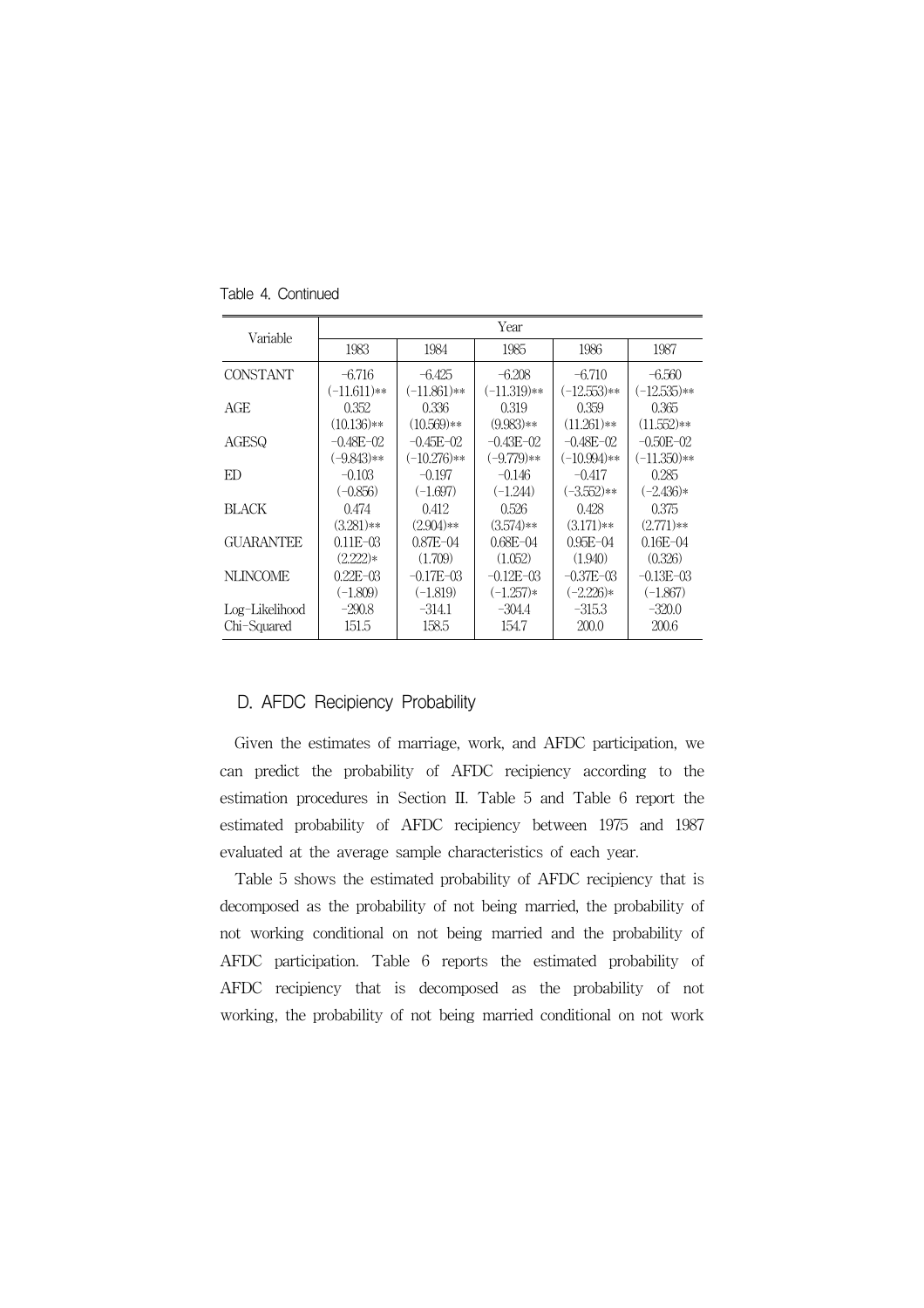and the probability of AFDC participation. Tables 5 and 6 show that the estimated probability of AFDC recipiency has been steady during the sample period. There is a discrepancy between the estimated probability of AFDC recipiency and actual AFDC recipiency rate since we use the average sample characteristics to estimate the probability of AFDC recipiency.

Table 5. Estimated Probability of AFDC Recipiency Between 1975 and 1987 (evaluated at the average sample characteristics of each year):  $P^{\wedge}(AFDC=1) = P^{\wedge}(M=0) \times P^{\wedge}(W=0 | M=0) \times P^{\wedge}(A=1)$ 

| Year<br>(Sample Size) | $P^{\wedge}(\text{AFDC=1})$<br>(Actual %) | $P^{\wedge}(\text{M=0})$ | $P(W=0   M=0)$ | $P^{\wedge}(A=1)$ |
|-----------------------|-------------------------------------------|--------------------------|----------------|-------------------|
| 1975                  | 0.037                                     | 0.234                    | 0.467          | 0.340             |
| (2,730)               | (0.049)                                   | (0.261)                  | (0.450)        | (0.420)           |
| 1976                  | 0.034                                     | 0.262                    | 0.477          | 0.276             |
| (2,944)               | (0.049)                                   | (0.287)                  | (0.461)        | (0.373)           |
| 1977                  | 0.036                                     | 0.264                    | 0.426          | 0.325             |
| (2,688)               | (0.047)                                   | (0.291)                  | (0.426)        | (0.383)           |
| 1978                  | 0.040                                     | 0.269                    | 0.405          | 0.369             |
| (2,878)               | (0.053)                                   | (0.292)                  | (0.428)        | (0.423)           |
| 1979                  | 0.045                                     | 0.344                    | 0.433          | 0.303             |
| (3,233)               | (0.050)                                   | (0.365)                  | (0.472)        | (0.293)           |
| 1980                  | 0.037                                     | 0.363                    | 0.409          | 0.252             |
| (3,566)               | (0.045)                                   | (0.382)                  | (0.471)        | (0.251)           |
| 1981                  | 0.044                                     | 0.402                    | 0.437          | 0.250             |
| (3,294)               | (0.051)                                   | (0.414)                  | (0.485)        | (0.257)           |
| 1982                  | 0.043                                     | 0.401                    | 0.417          | 0.260             |
| (3,460)               | (0.049)                                   | (0.413)                  | (0.468)        | (0.254)           |
| 1983                  | 0.042                                     | 0.407                    | 0.410          | 0.252             |
| (3,447)               | (0.046)                                   | (0.418)                  | (0.457)        | (0.243)           |
| 1984                  | 0.043                                     | 0.415                    | 0.412          | 0.256             |
| (3,587)               | (0.048)                                   | (0.420)                  | (0.468)        | (0.244)           |
| 1985                  | 0.040                                     | 0.419                    | 0.392          | 0.244             |
| (3,518)               | (0.047)                                   | (0.427)                  | (0.455)        | (0.244)           |
| 1986                  | 0.036                                     | 0.427                    | 0.387          | 0.219             |
| (3,850)               | (0.047)                                   | (0.433)                  | (0.446)        | (0.245)           |
| 1987                  | 0.040                                     | 0.431                    | 0.389          | 0.239             |
| (3,992)               | (0.046)                                   | (0.436)                  | (0.433)        | (0.245)           |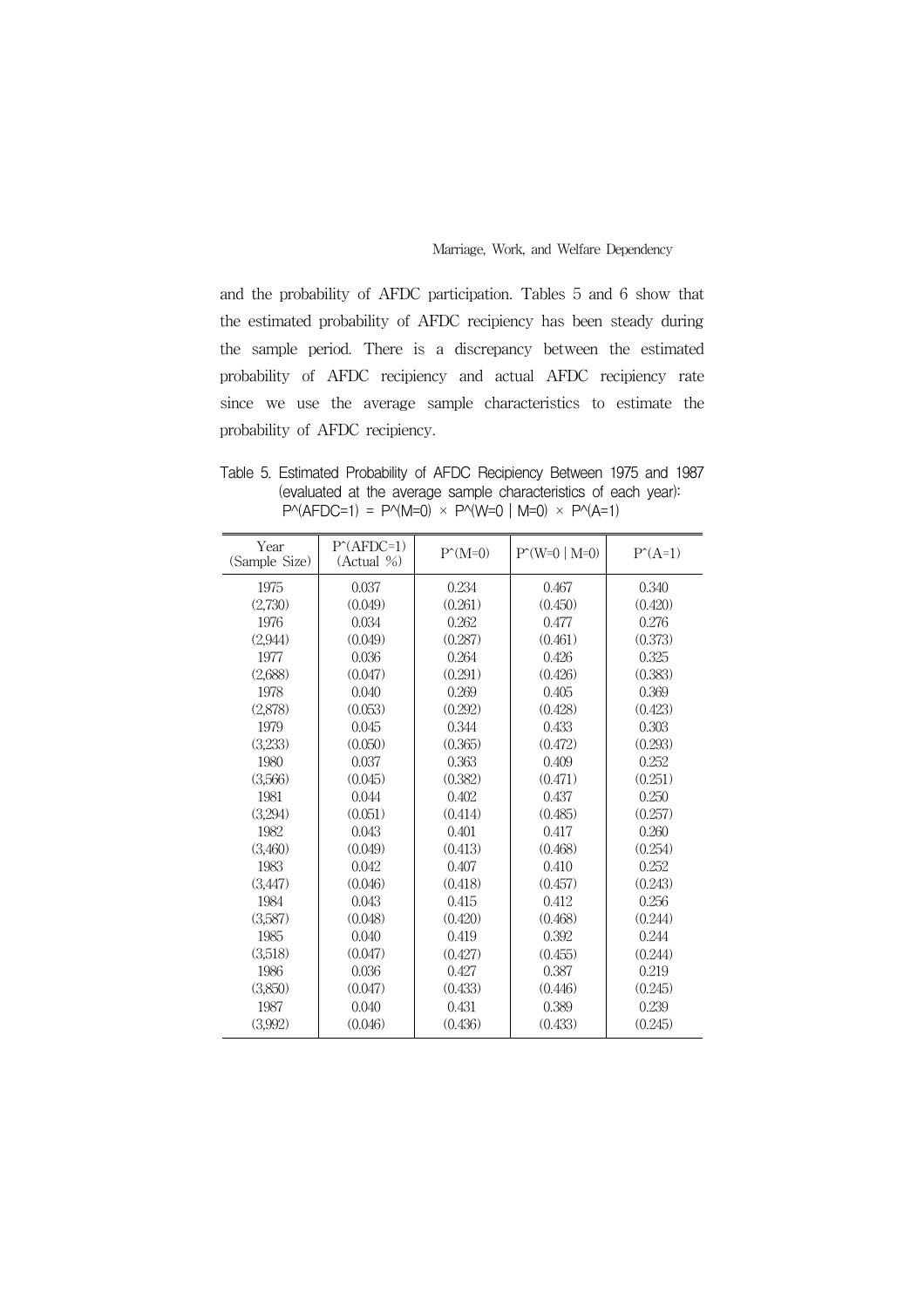| Year<br>(Sample Size) | $P^{\wedge}(\text{AFDC=1})$<br>(Actual %) | $P^{\wedge}(W=0)$ | $P(M=0   W=0)$ | $P^{\uparrow}(A=1)$ |
|-----------------------|-------------------------------------------|-------------------|----------------|---------------------|
| 1975                  | 0.037                                     | 0.575             | 0.190          | 0.340               |
| (2,730)               | (0.049)                                   | (0.570)           | (0.206)        | (0.420)             |
| 1976                  | 0.034                                     | 0.568             | 0.219          | 0.276               |
| (2,944)               | (0.049)                                   | (0.554)           | (0.235)        | (0.373)             |
| 1977                  | 0.036                                     | 0.526             | 0.214          | 0.325               |
| (2,688)               | (0.047)                                   | (0.524)           | (0.236)        | (0.383)             |
| 1978                  | 0.040                                     | 0.508             | 0.215          | 0.369               |
| (2,878)               | (0.053)                                   | (0.507)           | (0.247)        | (0.423)             |
| 1979                  | 0.045                                     | 0.502             | 0.297          | 0.303               |
| (3,233)               | (0.050)                                   | (0.501)           | (0.344)        | (0.293)             |
| 1980                  | 0.037                                     | 0.485             | 0.306          | 0.252               |
| (3,566)               | (0.045)                                   | (0.484)           | (0.373)        | (0.251)             |
| 1981                  | 0.044                                     | 0.493             | 0.357          | 0.250               |
| (3,294)               | (0.051)                                   | (0.490)           | (0.410)        | (0.257)             |
| 1982                  | 0.043                                     | 0.465             | 0.360          | 0.260               |
| (3,460)               | (0.049)                                   | (0.465)           | (0.415)        | (0.254)             |
| 1983                  | 0.042                                     | 0.449             | 0.372          | 0.252               |
| (3,447)               | (0.046)                                   | (0.449)           | (0.425)        | (0.243)             |
| 1984                  | 0.043                                     | 0.434             | 0.394          | 0.256               |
| (3,587)               | (0.048)                                   | (0.435)           | (0.452)        | (0.244)             |
| 1985                  | 0.040                                     | 0.415             | 0.396          | 0.244               |
| (3,518)               | (0.047)                                   | (0.418)           | (0.465)        | (0.244)             |
| 1986                  | 0.036                                     | 0.408             | 0.406          | 0.219               |
| (3,850)               | (0.047)                                   | (0.412)           | (0.469)        | (0.245)             |
| 1987                  | 0.040                                     | 0.380             | 0.441          | 0.239               |
| (3,992)               | (0.046)                                   | (0.386)           | (0.489)        | (0.245)             |

Table 6. Estimated Probability of AFDC Recipiency Between 1975 and 1987 (evaluated at the average sample characteristics of each year)  $P^{\wedge}(AFDC=1) = P^{\wedge}(W=0) \times P^{\wedge}(M=0 | W=0) \times P^{\wedge}(A=1)$ 

# 2. Welfare Policy Simulations

The probit estimates are used to impute the effects of change in welfare policy on the probabilities of marriage, work, and AFDC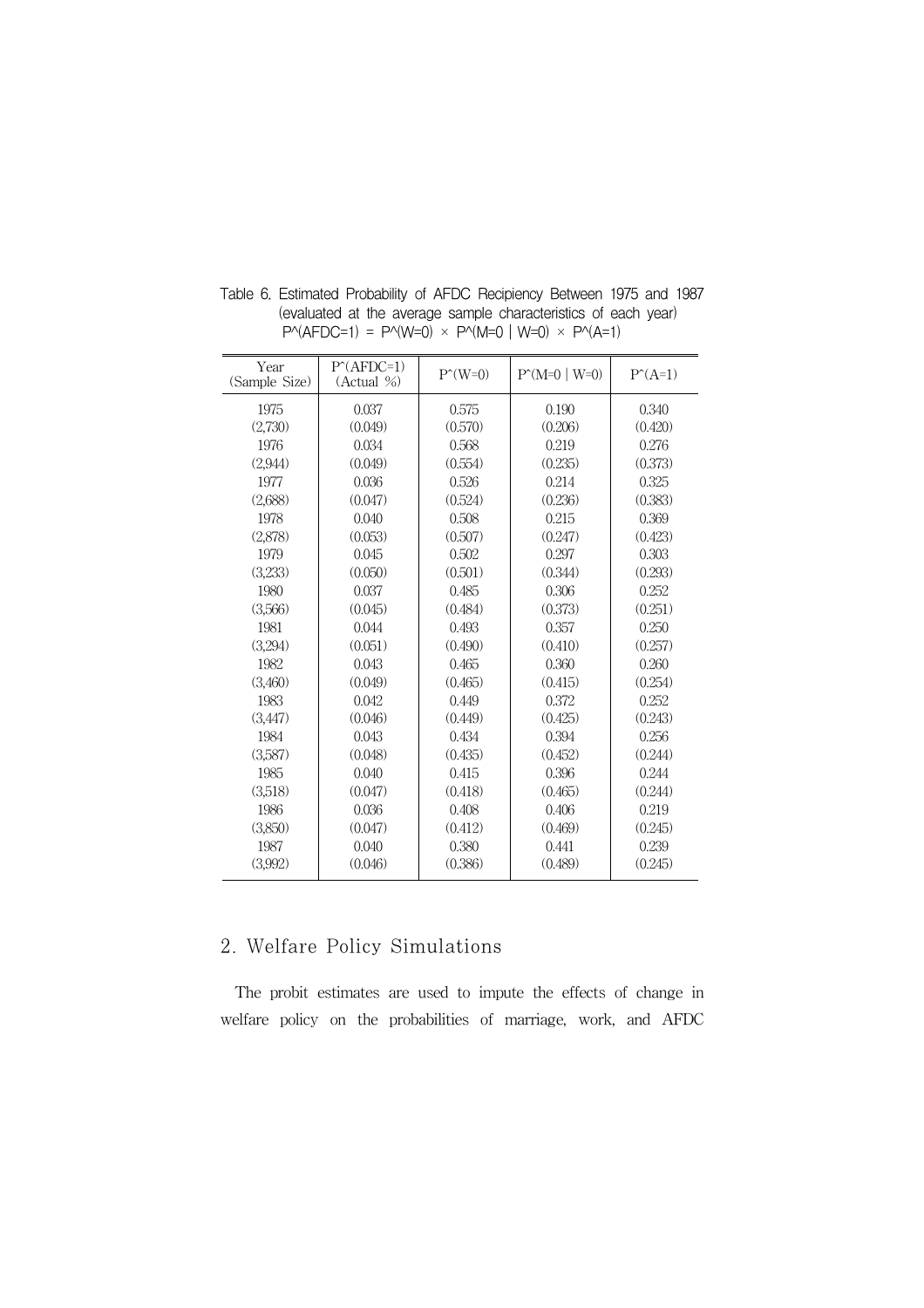participation. Table 7 and Table 8 report simulations of the effects of change in welfare policy on decisions of marriage, work, and AFDC participation.

Table 7. Illustrative Effects of Welfare Policy on the Probability of AFDC Recipiency (AFDC benefits down 10%):  $P^{\wedge}(AFDC=1) = P^{\wedge}(M=0) \times P^{\wedge}(W=0 | M=0) \times P^{\wedge}(A=1)$ 

| Year |                   | $P^{\wedge}(\text{AFDC=1})$ | $P^{\wedge}(\text{M=0})$ | $P(W=0   M=0)$ | $P^{\uparrow}(A=1)$ |
|------|-------------------|-----------------------------|--------------------------|----------------|---------------------|
| 1975 | <b>GUARANTEE</b>  | 0.037                       | 0.234                    | 0.467          | 0.340               |
|      | <b>GUARANTEE*</b> | 0.031                       | 0.228                    | 0.443          | 0.306               |
| 1976 | <b>GUARANTEE</b>  | 0.034                       | 0.262                    | 0.477          | 0.276               |
|      | GUARANTEE*        | 0.030                       | 0.251                    | 0.457          | 0.261               |
| 1977 | <b>GUARANTEE</b>  | 0.036                       | 0.264                    | 0.426          | 0.325               |
|      | <b>GUARANTEE*</b> | 0.032                       | 0.255                    | 0.406          | 0.310               |
| 1978 | <b>GUARANTEE</b>  | 0.040                       | 0.269                    | 0.405          | 0.369               |
|      | <b>GUARANTEE*</b> | 0.036                       | 0.259                    | 0.385          | 0.367               |
| 1979 | <b>GUARANTEE</b>  | 0.045                       | 0.344                    | 0.433          | 0.303               |
|      | GUARANTEE*        | 0.040                       | 0.332                    | 0.413          | 0.294               |
| 1980 | <b>GUARANTEE</b>  | 0.037                       | 0.363                    | 0.409          | 0.252               |
|      | GUARANTEE*        | 0.032                       | 0.353                    | 0.395          | 0.231               |
| 1981 | <b>GUARANTEE</b>  | 0.044                       | 0.402                    | 0.437          | 0.250               |
|      | <b>GUARANTEE*</b> | 0.039                       | 0.397                    | 0.424          | 0.235               |
| 1982 | <b>GUARANTEE</b>  | 0.043                       | 0.401                    | 0.417          | 0.260               |
|      | <b>GUARANTEE*</b> | 0.039                       | 0.396                    | 0.401          | 0.246               |
| 1983 | <b>GUARANTEE</b>  | 0.042                       | 0.407                    | 0.410          | 0.252               |
|      | GUARANTEE*        | 0.039                       | 0.404                    | 0.397          | 0.243               |
| 1984 | <b>GUARANTEE</b>  | 0.043                       | 0.415                    | 0.412          | 0.256               |
|      | <b>GUARANTEE*</b> | 0.040                       | 0.408                    | 0.397          | 0.248               |
| 1985 | <b>GUARANTEE</b>  | 0.040                       | 0.419                    | 0.392          | 0.244               |
|      | GUARANTEE*        | 0.037                       | 0.415                    | 0.377          | 0.238               |
| 1986 | <b>GUARANTEE</b>  | 0.036                       | 0.427                    | 0.387          | 0.219               |
|      | <b>GUARANTEE*</b> | 0.033                       | 0.424                    | 0.372          | 0.211               |
| 1987 | <b>GUARANTEE</b>  | 0.040                       | 0.431                    | 0.389          | 0.239               |
|      | <b>GUARANTEE*</b> | 0.038                       | 0.427                    | 0.376          | 0.238               |
|      |                   |                             |                          |                |                     |

Note: GUARANTEE = Maximum guaranteed amount of AFDC cash benefits by the state  $GUARANTEE* = GUARANTEE * 0.9$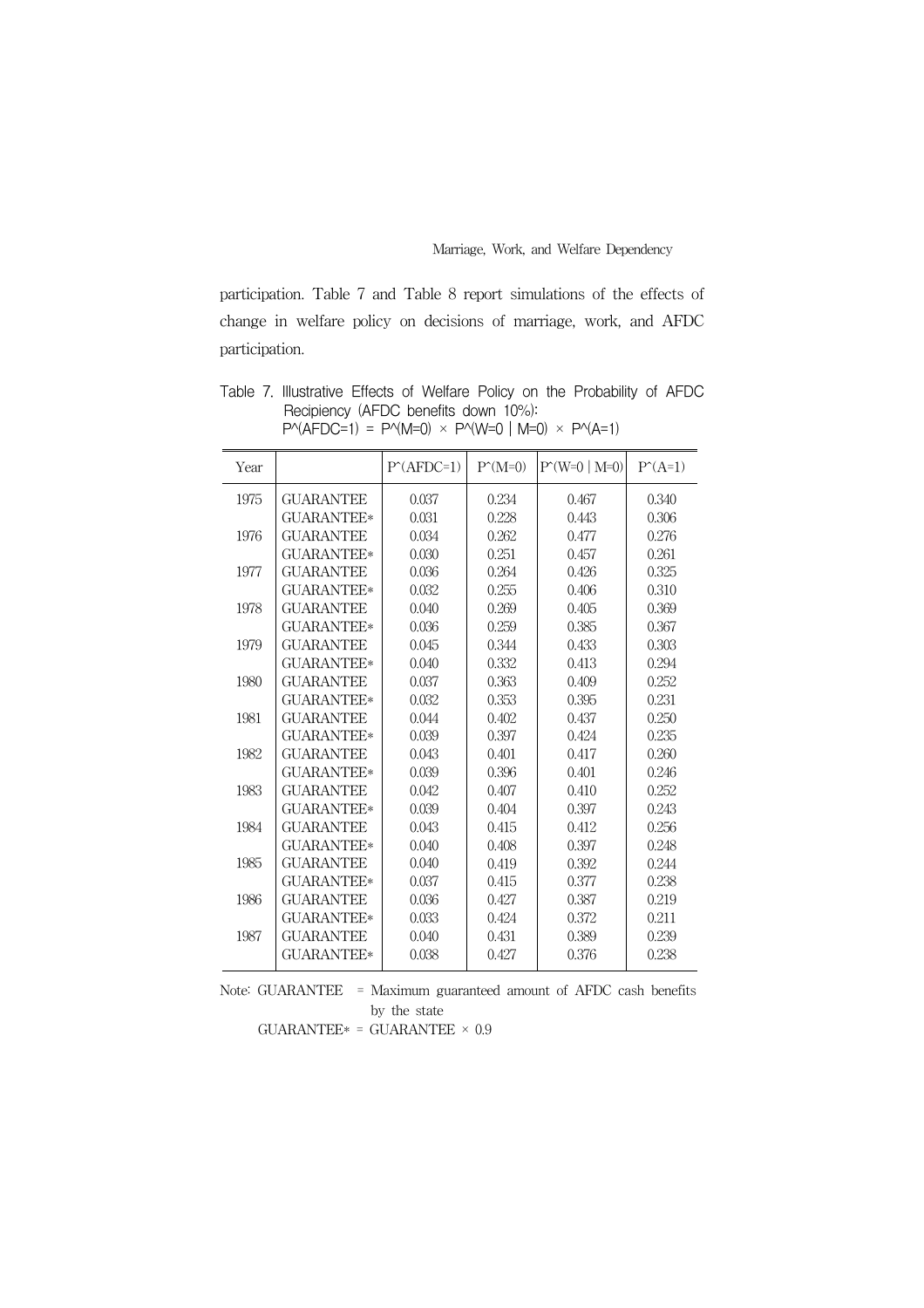| Year |                   | $P(AFDC=1)$ | $P^{\wedge}(W=0)$ | $P(M=0   W=0)$ | $P^{\uparrow}(A=1)$ |
|------|-------------------|-------------|-------------------|----------------|---------------------|
| 1975 | <b>GUARANTEE</b>  | 0.037       | 0.575             | 0.190          | 0.340               |
|      | <b>GUARANTEE*</b> | 0.031       | 0.553             | 0.183          | 0.306               |
| 1976 | <b>GUARANTEE</b>  | 0.034       | 0.568             | 0.219          | 0.276               |
|      | <b>GUARANTEE*</b> | 0.030       | 0.551             | 0.208          | 0.261               |
| 1977 | <b>GUARANTEE</b>  | 0.036       | 0.526             | 0.214          | 0.325               |
|      | <b>GUARANTEE*</b> | 0.032       | 0.508             | 0.204          | 0.310               |
| 1978 | <b>GUARANTEE</b>  | 0.040       | 0.508             | 0.215          | 0.369               |
|      | <b>GUARANTEE*</b> | 0.036       | 0.490             | 0.204          | 0.367               |
| 1979 | <b>GUARANTEE</b>  | 0.045       | 0.502             | 0.297          | 0.303               |
|      | <b>GUARANTEE*</b> | 0.040       | 0.484             | 0.284          | 0.294               |
| 1980 | <b>GUARANTEE</b>  | 0.037       | 0.485             | 0.306          | 0.252               |
|      | <b>GUARANTEE*</b> | 0.032       | 0.471             | 0.296          | 0.231               |
| 1981 | <b>GUARANTEE</b>  | 0.044       | 0.493             | 0.357          | 0.250               |
|      | <b>GUARANTEE*</b> | 0.039       | 0.481             | 0.351          | 0.235               |
| 1982 | <b>GUARANTEE</b>  | 0.043       | 0.465             | 0.360          | 0.260               |
|      | <b>GUARANTEE*</b> | 0.039       | 0.449             | 0.354          | 0.246               |
| 1983 | <b>GUARANTEE</b>  | 0.042       | 0.449             | 0.372          | 0.252               |
|      | <b>GUARANTEE*</b> | 0.039       | 0.436             | 0.368          | 0.243               |
| 1984 | <b>GUARANTEE</b>  | 0.043       | 0.434             | 0.394          | 0.256               |
|      | <b>GUARANTEE*</b> | 0.040       | 0.419             | 0.387          | 0.248               |
| 1985 | <b>GUARANTEE</b>  | 0.040       | 0.415             | 0.396          | 0.244               |
|      | <b>GUARANTEE*</b> | 0.037       | 0.400             | 0.391          | 0.238               |
| 1986 | <b>GUARANTEE</b>  | 0.036       | 0.408             | 0.406          | 0.219               |
|      | <b>GUARANTEE*</b> | 0.033       | 0.393             | 0.402          | 0.211               |
| 1987 | <b>GUARANTEE</b>  | 0.040       | 0.380             | 0.441          | 0.239               |
|      | <b>GUARANTEE*</b> | 0.038       | 0.367             | 0.437          | 0.238               |

Table 8. Illustrative Effects of Welfare Policy on the Probability of AFDC Recipiency (AFDC benefits down 10%):  $P^{\wedge}(AFDC=1) = P^{\wedge}(W=0) \times P^{\wedge}(W=0 | M=0) \times P^{\wedge}(A=1)$ 

Note: GUARANTEE = Maximum guaranteed amount of AFDC cash benefits by the state

<code>GUARANTEE\*</code> = <code>GUARANTEE</code>  $\times$   $0.9$ 

Our empirical results show that lowering the AFDC benefits lowers the likelihood of AFDC recipiency throughout the sample period since it increases the probabilities of marriage and work and decreases the probability of AFDC participation. In 1975, lowering the AFDC benefits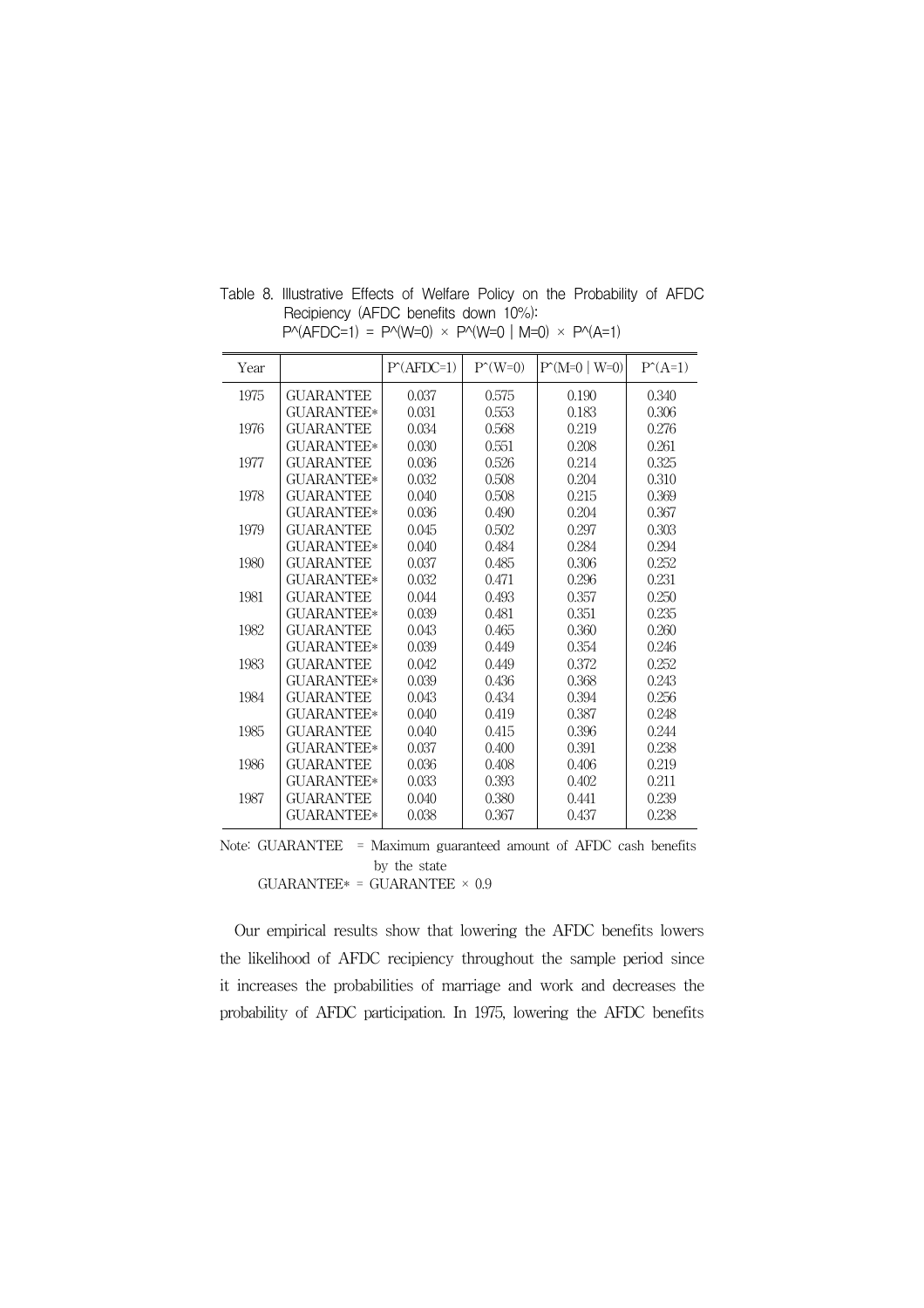by 10 percent lowered the likelihood of AFDC recipiency from 0.037 to 0.031. The likelihood of AFDC participation would be 0.034 lower if the AFDC benefits were lowered by 10 percent. Lowering the AFDC benefits by 10 percent decreased the probability of not being married and the probability of not working conditional on not being married by 0.006 and 0.024 respectively. Lowering the AFDC benefits by 10 percent also decreased the probability of not working and the probability of not being married conditional on not working by 0.022 and 0.007 respectively.

However, in 1987, lowering the AFDC benefits by 10 percent lowered only 0.002 the likelihood of AFDC recipiency. In 1987, lowering the AFDC benefits by 10 percent lowered the probability of not being married by 0.004. The probability of not working conditional on not being married decreased 0.013 by lowering 10 percent of AFDC benefits in 1987. Also, in 1987, lowering the AFDC benefits by 10 percent decreased the probability of not working and the probability of not being married conditional on not working by 0.013 and 0.004 respectively. Lowering the AFDC benefits by 10 percent lowered only 0.001 the probability of AFDC participation in 1987. Based on the results of welfare policy simulations, the change in welfare policy affects the probabilities of marriage, work, and AFDC participation and consequently the probability of AFDC recipiency.

# Ⅳ. Conclusions

After the United States declared War on Poverty in the 1960s, the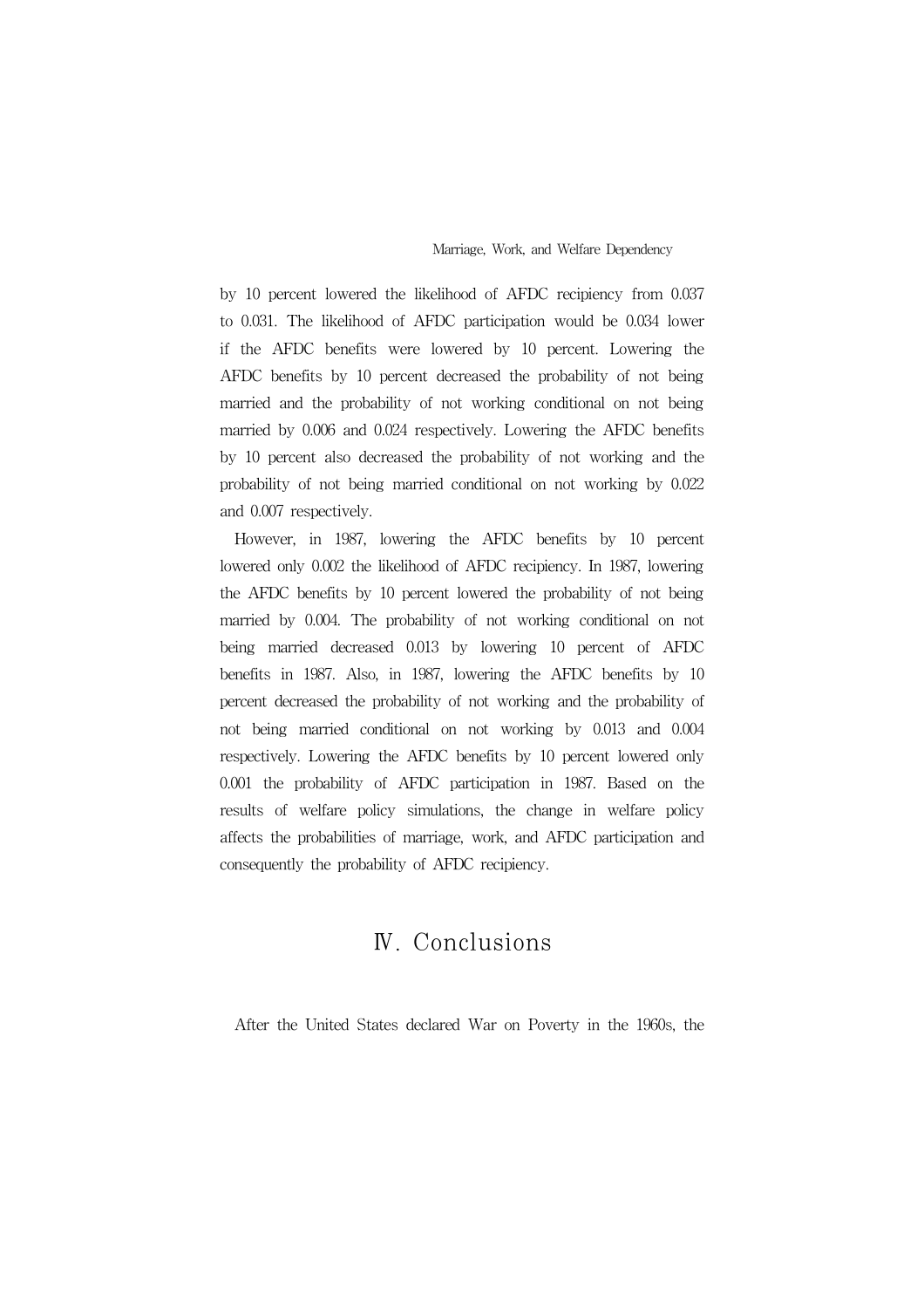poverty rate declined from 22.2 percent in 1960 to 12.1 percent in 1969, remained between 11 and 13 percent for entire 1970s, and then increased during the 1980s and early 1990s. In 1993, the poverty rate was 15.1 percent. The failure of the poverty rate to decline during the 1970s and its subsequent rise in the 1980s and early 1990s was mostly due to the growth of poor female-headed families.

Female-headed families constitute the prime eligibility group for welfare programs, especially AFDC (Garfinkel and McLanahan, 1986). With the rising illegitimate birth rate and the high rate of divorce, the size of the female-headed population is expected to grow, increasing the incidence of welfare dependence.

A female who is not married and does not work is observed in one of three alternative states: she can receive AFDC benefits, she can live independently with other income, or she can live as a dependent. If she does not have a non-AFDC (private or family) support network, she must depend on public support: AFDC benefits. There are two routes to self-sufficiency for a female on welfare: work or marriage. This paper analyzes a woman's probability of being on welfare, decomposing it into the probability of work (workability) and the probability of getting married (marriageability). The empirical results show the strong association of the welfare policy with decisions to marry and work, and consequently with the likelihood of AFDC recipiency. The simulation results show that lowering welfare benefits decreases the likelihood of AFDC recipiency since lowering welfare benefits increases the probabilities of marriage and work and decreases the probability of AFDC participation among the AFDC eligible population.

The findings of this paper support the hypothesis that economic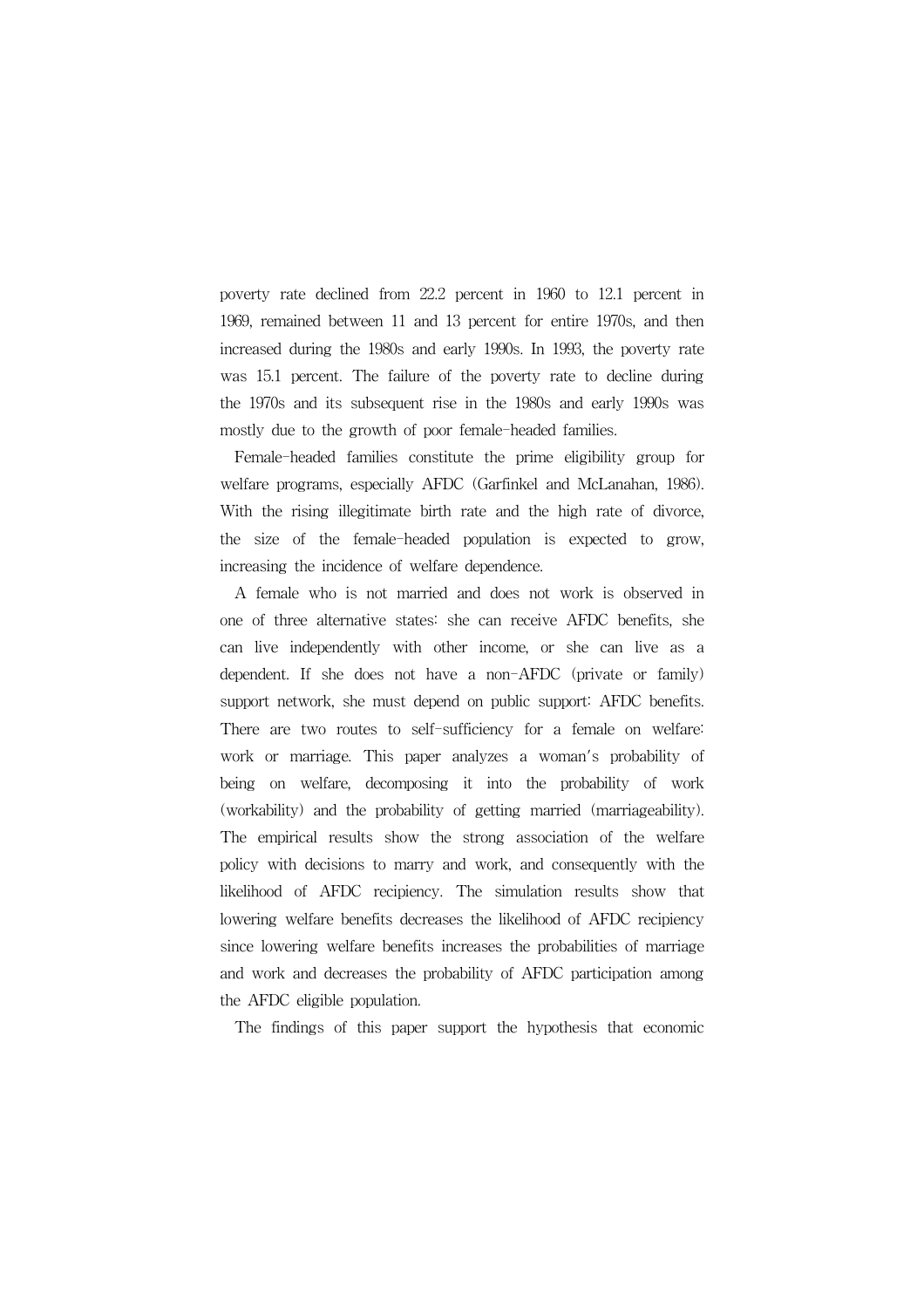incentives influence not only work behavior but also marital behavior. Our empirical results suggest that economic incentives created by public welfare policy influence marital and work decisions, and, as a result, the incidence of welfare dependence. Specifically, higher AFDC benefits significantly reduce the probabilities of both marriage and work and thus raise the probability of AFDC recipiency. If welfare benefits are substantially reduced, more women potentially eligible for the welfare program would marry and/or find employment, thus getting off welfare dependency.

In 1996, U.S. Congress passed a new welfare bill which eliminates the federal guarantee of cash assistance for poor children (AFDC). Instead it provides states with a fixed amount of federal money to run their new AFDC programs, TANF (Temporary Assistance for Needy Families Programs). According to TANF, the head of every family on welfare would have to work within two years, or the family would lose benefits. Lifetime welfare benefits would be limited to five years. The latest welfare reform by U.S. Congress moves in the right direction to improve the effectiveness of the welfare program; however, a more drastic welfare reform, focusing on the individual's incentive mechanism of marriage and work, is in order for the future. Welfare reform needs to strengthen the family or private support network utilizing private charity organizations and self-help at the local community level.

# References

Barr, Nicholas and Robert Hall, "The Probability of Dependence on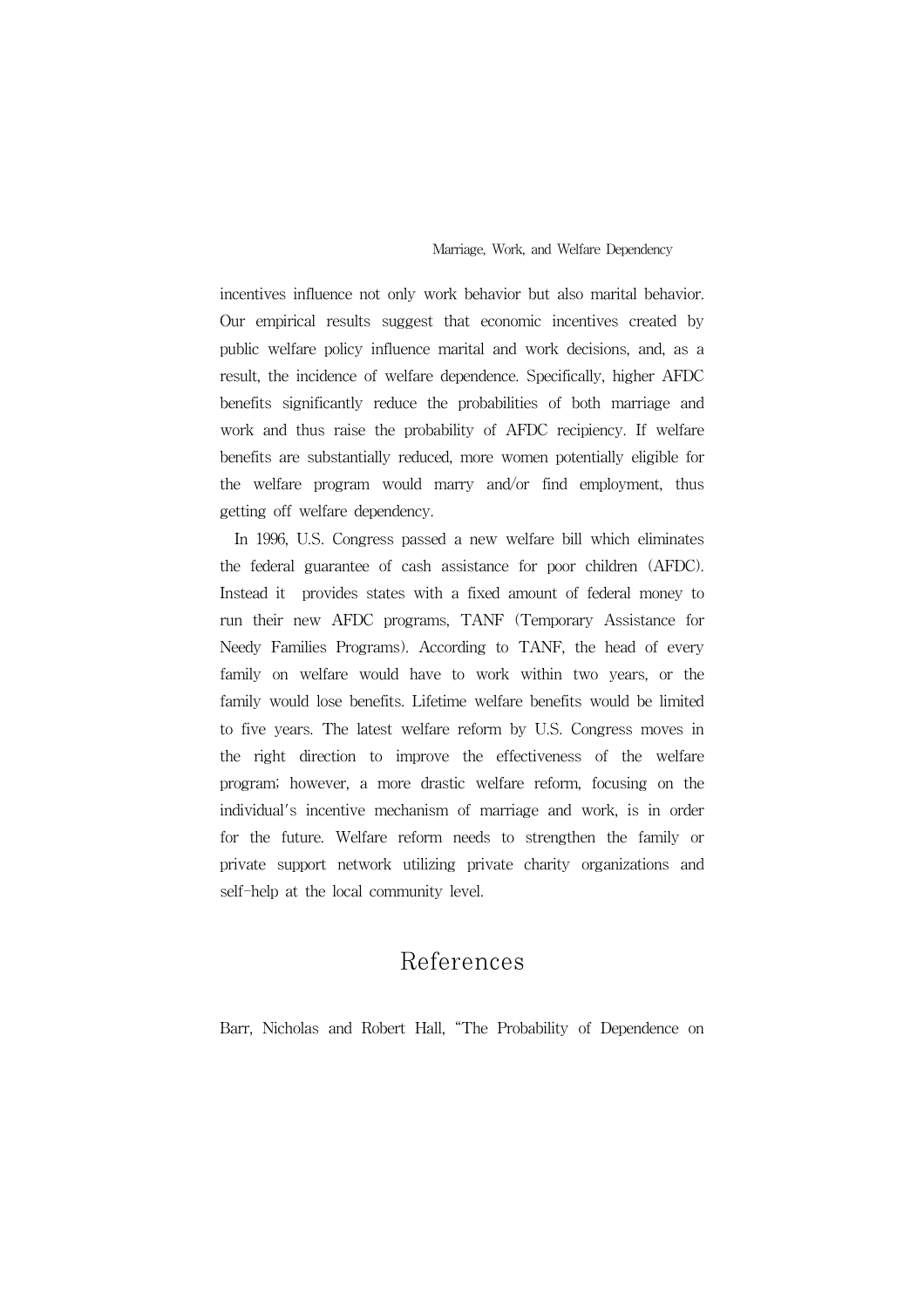Public Assistance", *Economica*, 48, 1981, pp.109~124.

- Becker, Gary, "A Theory of Marriage: Part I", Journal of Political Economy, 80, 1973, pp.813~846.
	- , "A Theory of Marriage: Part II", Journal of Political Economy, 82, 1973,  $s11 \sim s26$ .
	- , A Treatise on the Family, Cambridge: Harvard University Press, 1981.
- Ben-Porath, Yoram. "Economics and the Family-Match or Mismatch? A Review of Becker's A Treatise on the Family", Journal of Economic Literature, 20, 1982, pp.52 $\sim$ 72.
- Blank, Rebecca, "The Effect of Medical Need and Medicaid on AFDC Participation", Journal of Human Resources, 24, 1989a, pp.54 $\sim$ 87.

, "Analyzing the Length of Welfare Spells", Journal of Public Economics, 39, 1989b, pp.245~273.

- Danziger, Sheldon, Robert Haveman, and Robert Plotnick, "How Income Transfers Affect Work, Savings and the Income Distribution", Journal of Economic Literature, 19, 1981, pp.975  $~1028.$
- Duncan, Greg and Saul Hoffman, "Welfare Benefits, Economic Opportunities, and Out-of-Wedlock Births Among Black Teenage Girls", *Demography*, 27, 1990, pp.519 $\sim$ 535.
- Ellwood, David, Targeting 'Would Be' Long-Term Recipients of AFDC, Princeton, NJ: Mathematical Policy Research, 1986.
- Ellwood, D., and M. Bane, "The Impact of AFDC on Family Structure and Living Arrangements", Research in Labor Economics, ed., R. Ehrenberg Greenwich, CT: JAI Press 1985, pp.137~207.
- Fitzgerald, John, "Welfare Durations and the Marriage Market", Journal of Human Resources, 26, 1991, pp.545 $\sim$ 561.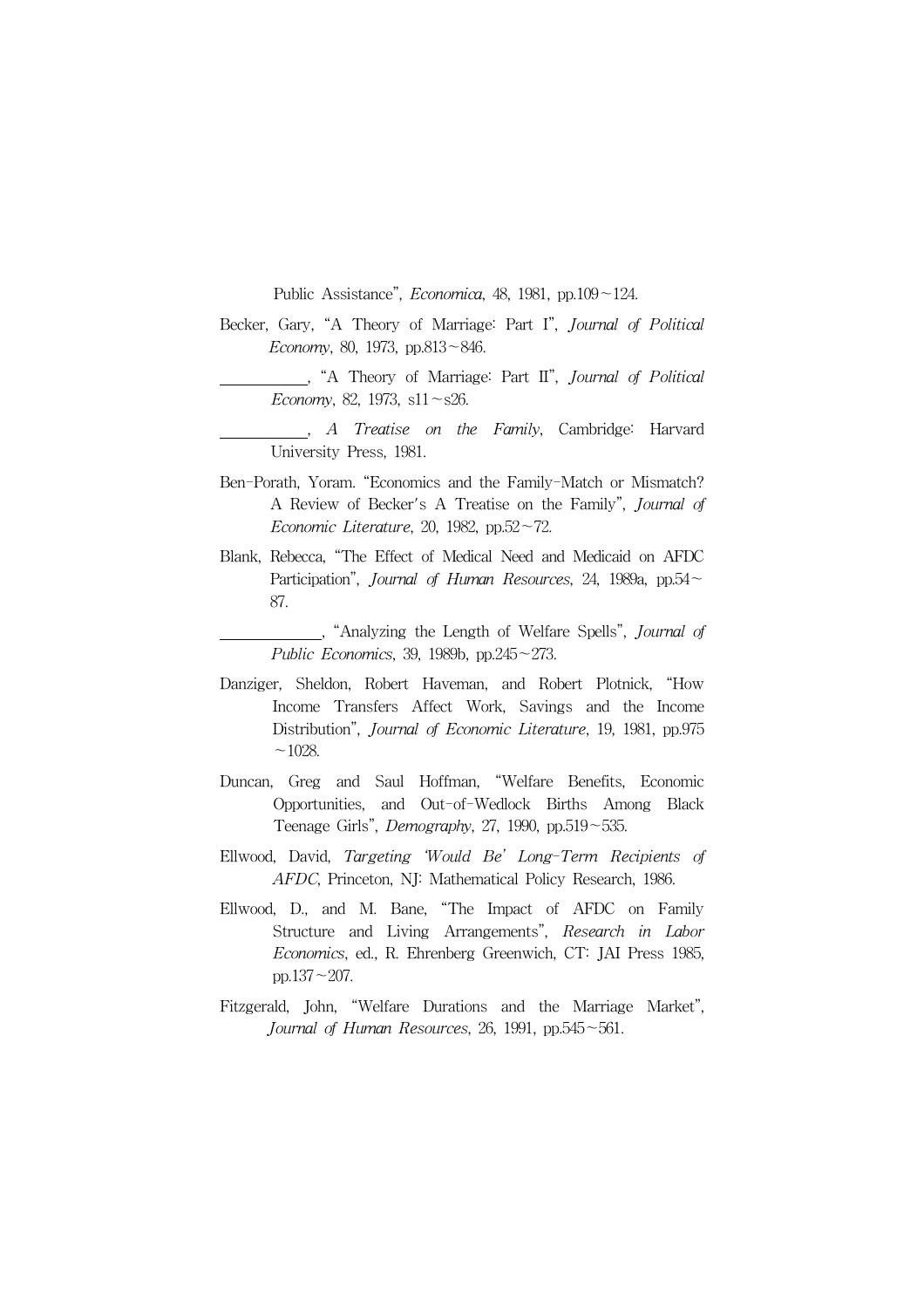- Freiden, Alan, "The United States Marriage Market", Journal of Political Economy, 82, 1974,  $s34 \sim s53$ .
- Freund, J. and R. Walpole, *Mathematical Statistics*, New Jersey: Prentice-Hall, 1987.
- Garfinkel, I. and S. McLanahan, Single Mothers and Their Children: A New American Dilemma, Washington, DC: Urban Inst., 1986.
- Henson, Mary, Trends in Income of Families and Persons in the United States: 1947 to 1960, U.S. Bureau of Census, Technical Paper No.17, Washington: GPO, 1967.
- Hoffman, Saul and Greg Duncan, "Multinominal and Conditional Logit Discrete-Choice Models in Demography", Demography, 25, 1988, pp.415 $\sim$ 427.
- Hutchens, Robert, "Welfare, Remarriage, and Marital Search", American Economic Review, 69, 1979, pp.369~379.
	- , "Entry and Exit Transitions in a Government Transfer Program: The Case of Aid to Families with Dependent Children", Journal of Human Resources, 16, 1981, pp.217 $\sim$ 237.
- Knott, Joseph, "The Index of Income Concentration in the 1970 Census of Population and Housing", Proceding of the American Statistical Association, 1971, pp.318~323.
- Lundberg, Shelly and Robert Plotnick, "Adolescent Premarital Childbearing: Do Economic Incentives Matter?", Journal of Labor Economics, 13, 1995, pp.177 $\sim$ 200.
- Maddala, G. S., Limited-Dependent and Qualitative Variables in Economics, New York: Cambridge University Press, 1983.
- Mincer, Jacob, "Market Prices, Opportunity Costs, and Income Effects", In Carl Crist, et al.(eds.), Measurement in Economics: Studies in Mathematical Economics and Econometrics in Memory of Yehuda Grunfeld, Stanford: Stanford University Press, 1963.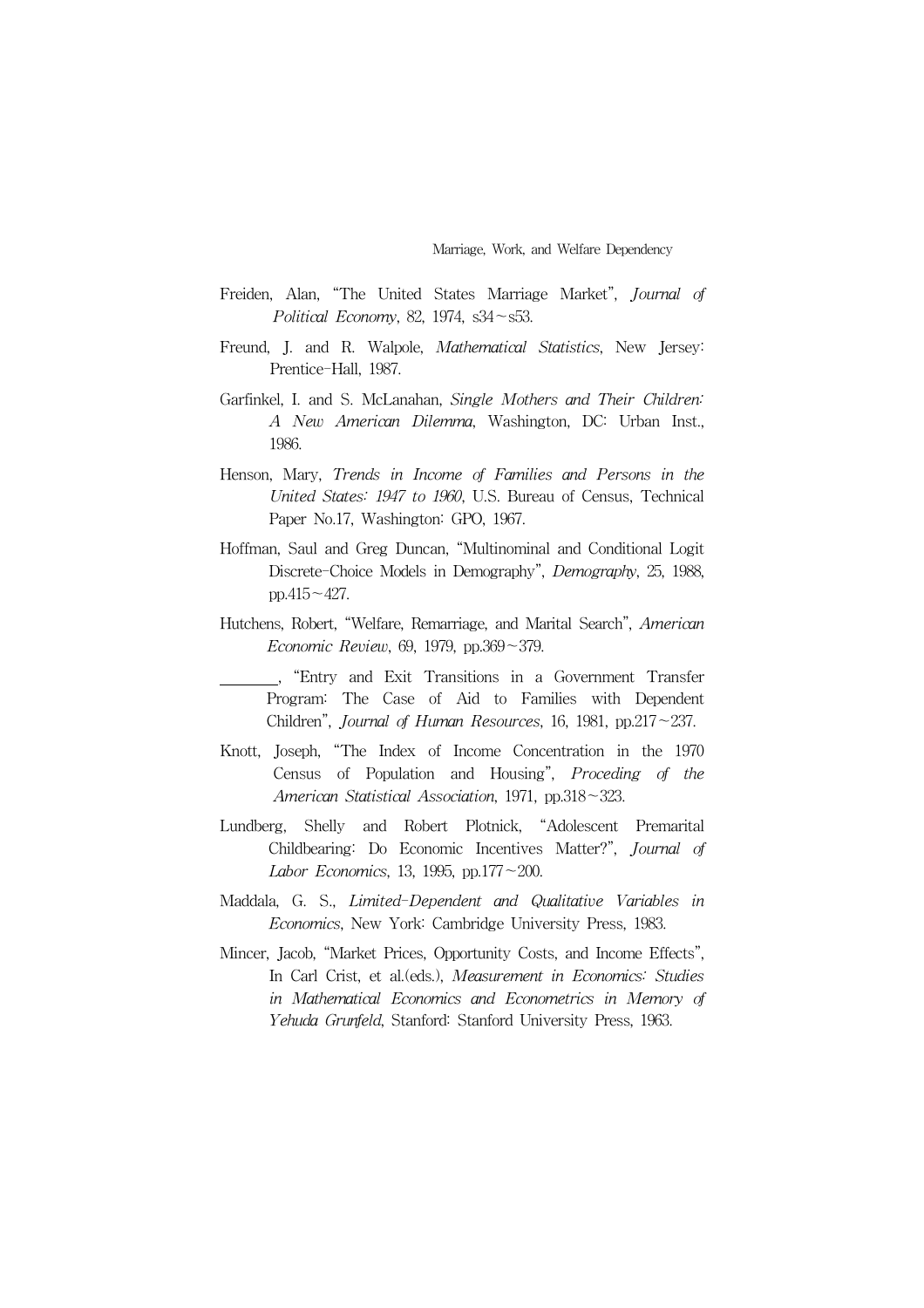Moffitt, Robert, "An Economic Model of Welfare Stigma", American Economic Review, 73, 1983, pp.1023~1035.

, "Work Incentives in the AFDC System: An Analysis of the 1981 Reforms", American Economic Review, 76, 1986, pp.219~223.

- Morimune, Kimio, Comparisons of Normal and Logistic Models in The Bivariate Dichotomous Analsis", Econometrica, 47, 1979, pp.957~975.
- O'Neill, June, Laurie Bassi and Douglas Wolf, "The Duration of Welfare Spells", Review of Economics and Statistics, 69, 1987, pp.241~248.
- Plotnick, Robert, "Turnover in the AFDC Population: An Event History Analysis", Journal of Human Resources, 18, 1983,  $pp.65~31.$
- Robins, Phillp, "Child Support, Welfare Dependency, and Poverty", American Economic Review, 76, 1986, pp.768~788.
- Schmidt, Peter and Robert P. Strauss, "Estimation of Models with Jointly Dependent Qualitative Variables: A Simultaneous Logit Approach", Econometrica, 43, 1975, pp.745~755.
- U.S. Bureau of the Census, Statistical Abstract of the United States: 1991, Washington, DC, 1992.

, Statistical Abstract of the United States: 1995, Washington, DC, 1996.